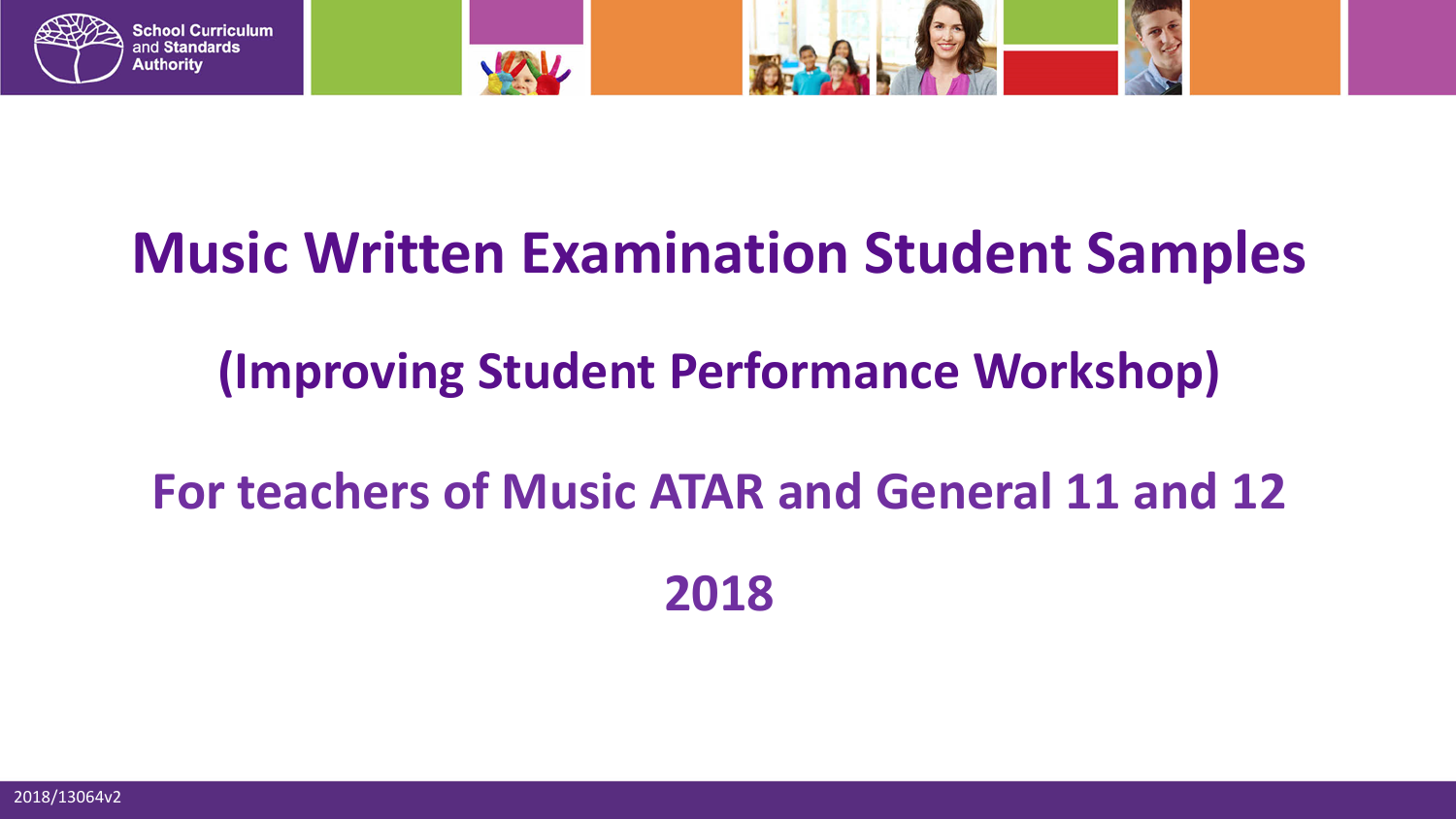

#### **Seminar description**

This workshop will focus on developing an understanding of standards for marking written tasks. Teachers will review sample responses from the 2017 ATAR Music written examination (all contexts), with the marking key, using the following question types:

- 1. composition and arrangement
- 2. short answer questions in cultural and historical perspectives
- 3. extended paragraph responses in cultural and historical perspectives.

These standards can then be applied to school assessment tasks.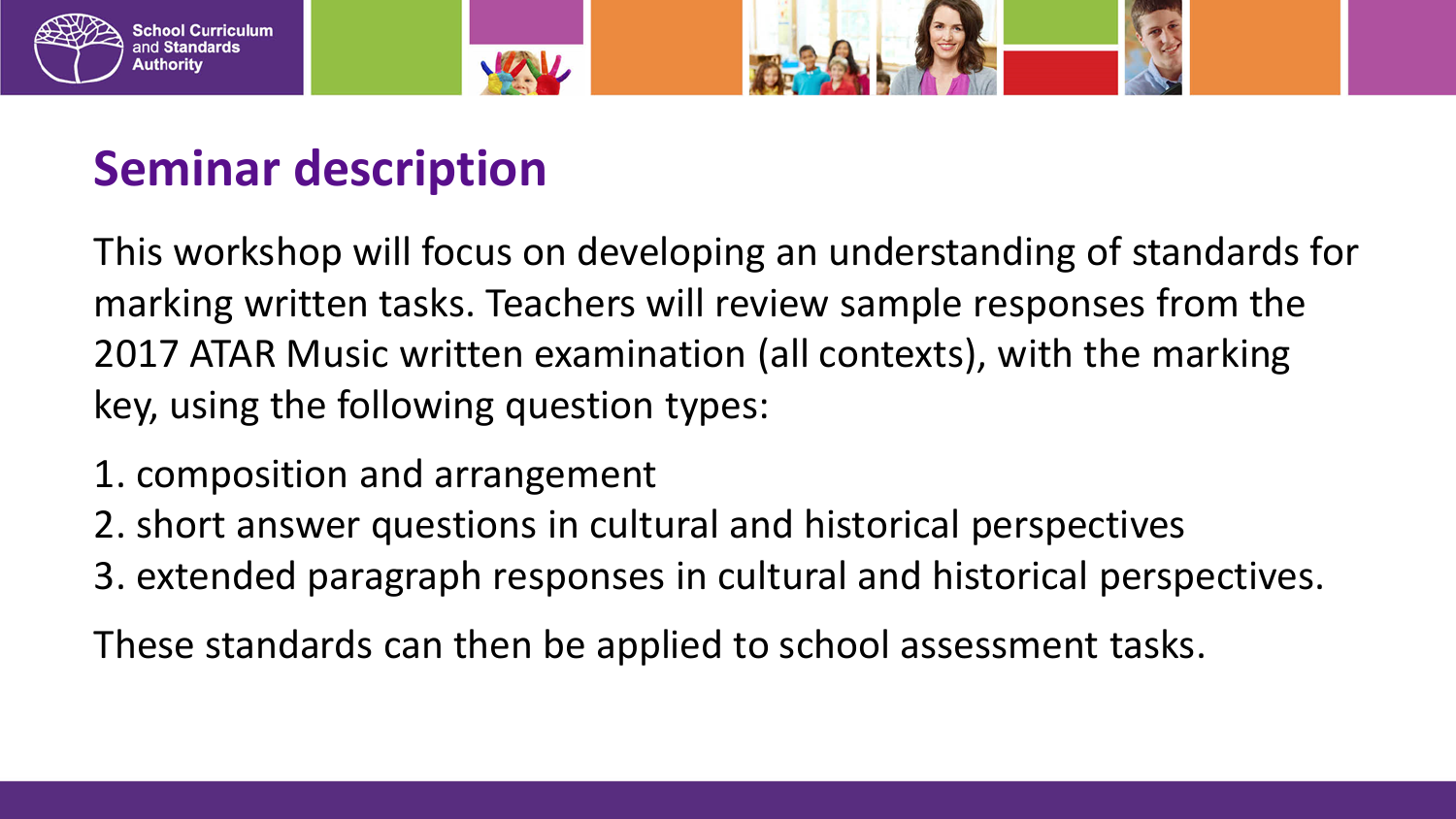

#### **Activities for the session**

- Today's session
- Welcome and introductions
- What is the link between examinations and school tasks

WAV

- Examination samples
	- Discuss sample
	- Mark (individually or in pairs)
	- Moderate
- Other discussion points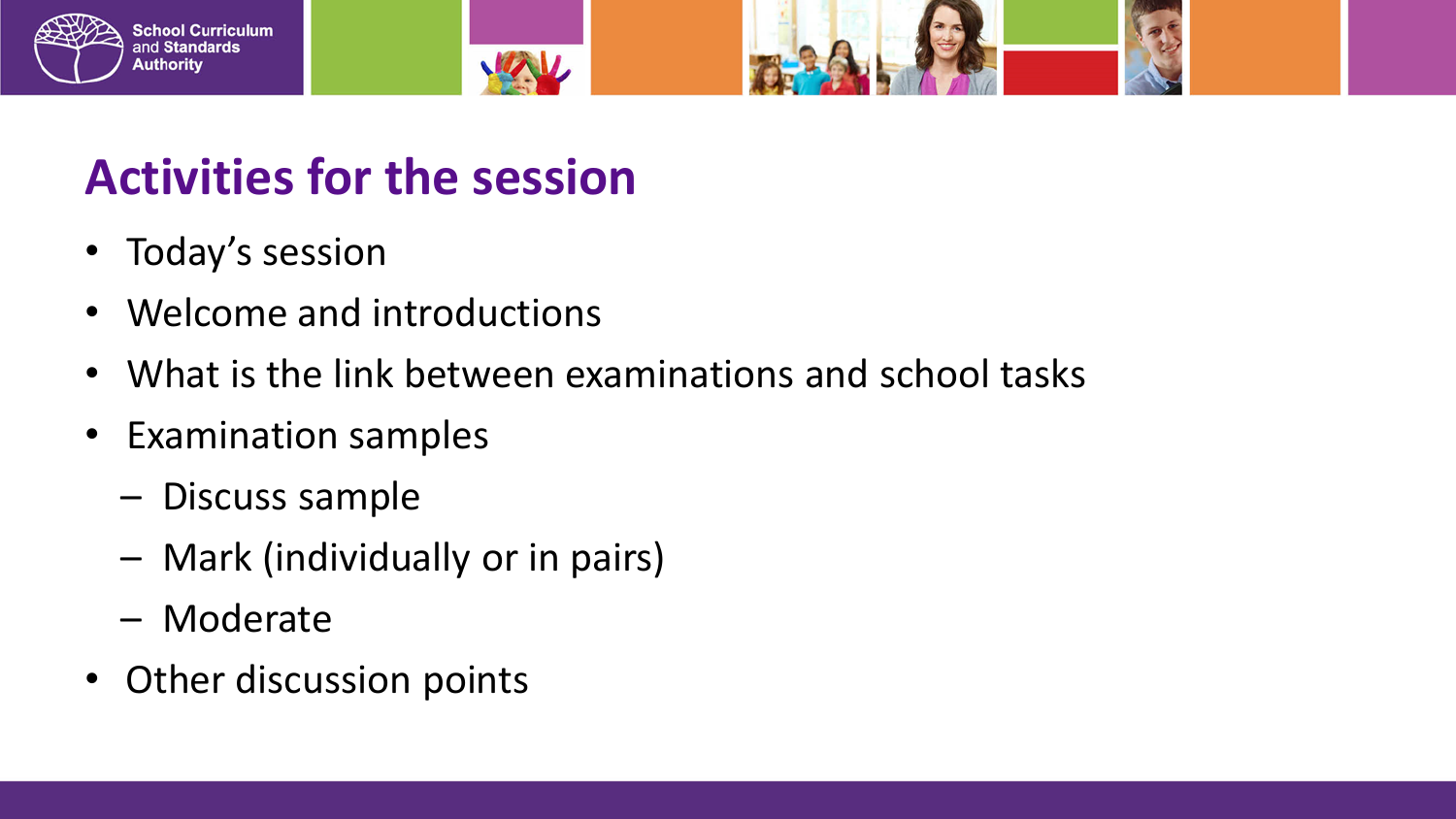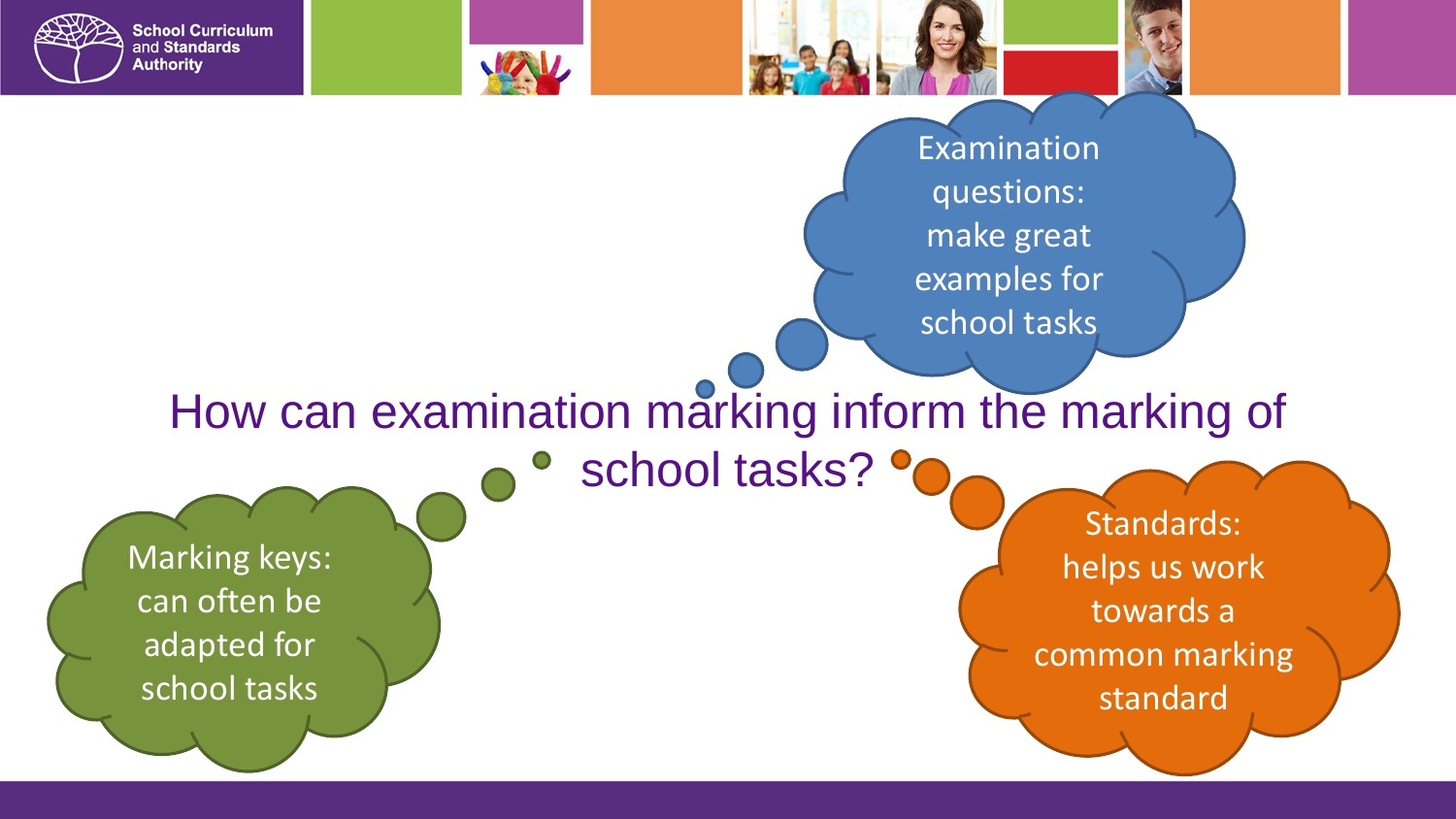



#### **Examination samples**

- Questions that have been selected to work with today: where marking can be subjective
	- Q12 Composition: all three contexts
	- Q8 Short answer: CON
	- Q9 Extended paragraph: Jazz and WAM
- Past examinations on the Authority [extranet](https://senior-secondary.scsa.wa.edu.au/extranet/login) https://senior-secondary.scsa.wa.edu.au/extranet/login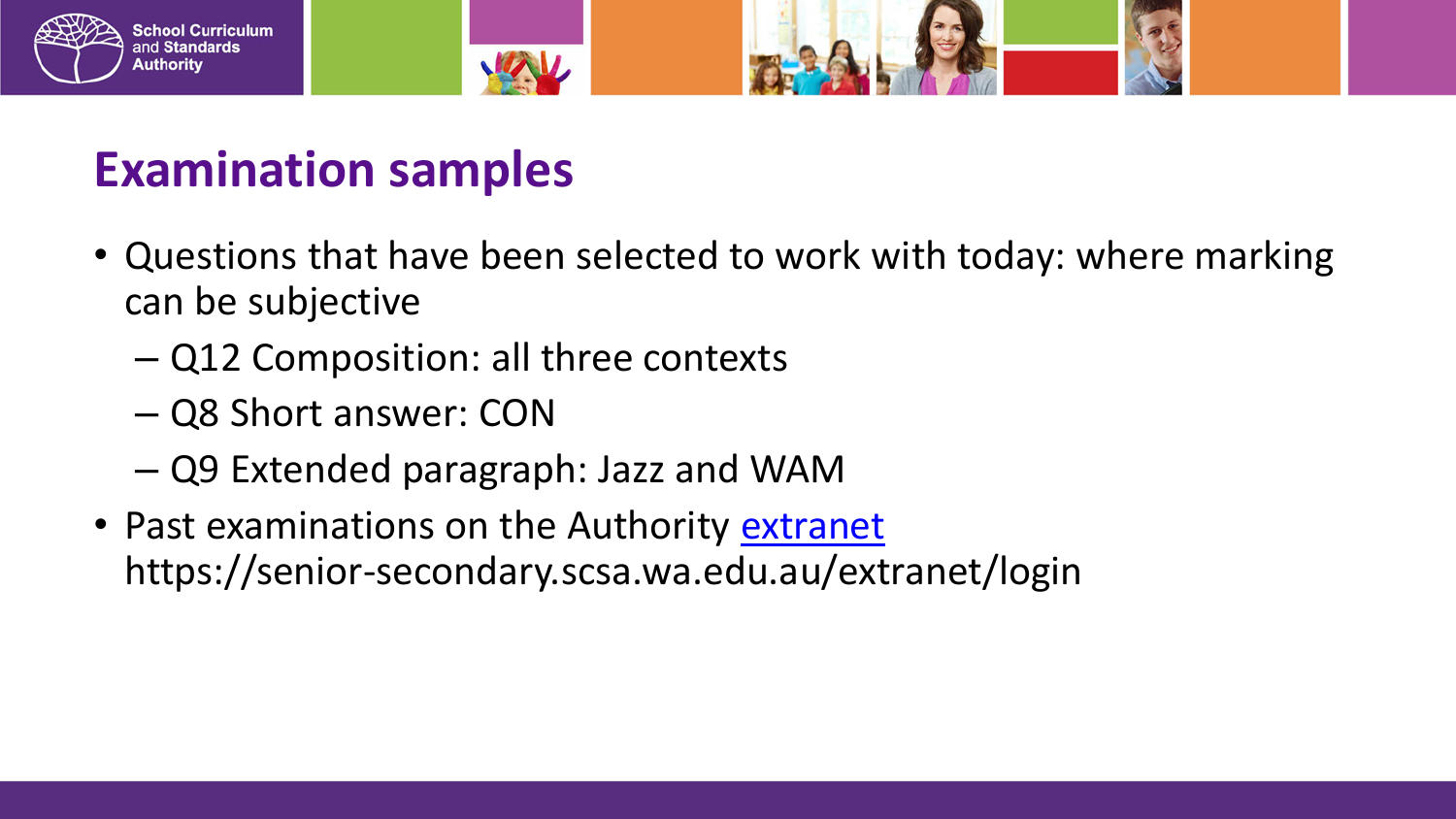

#### **The samples**

- Description of the question type
	- What do good responses look like?
	- Traps to avoid or common problems

WW

- School tasks would you use exactly the same question or would you modify into a different task?
- This question
	- specific instructions
	- marks breakdown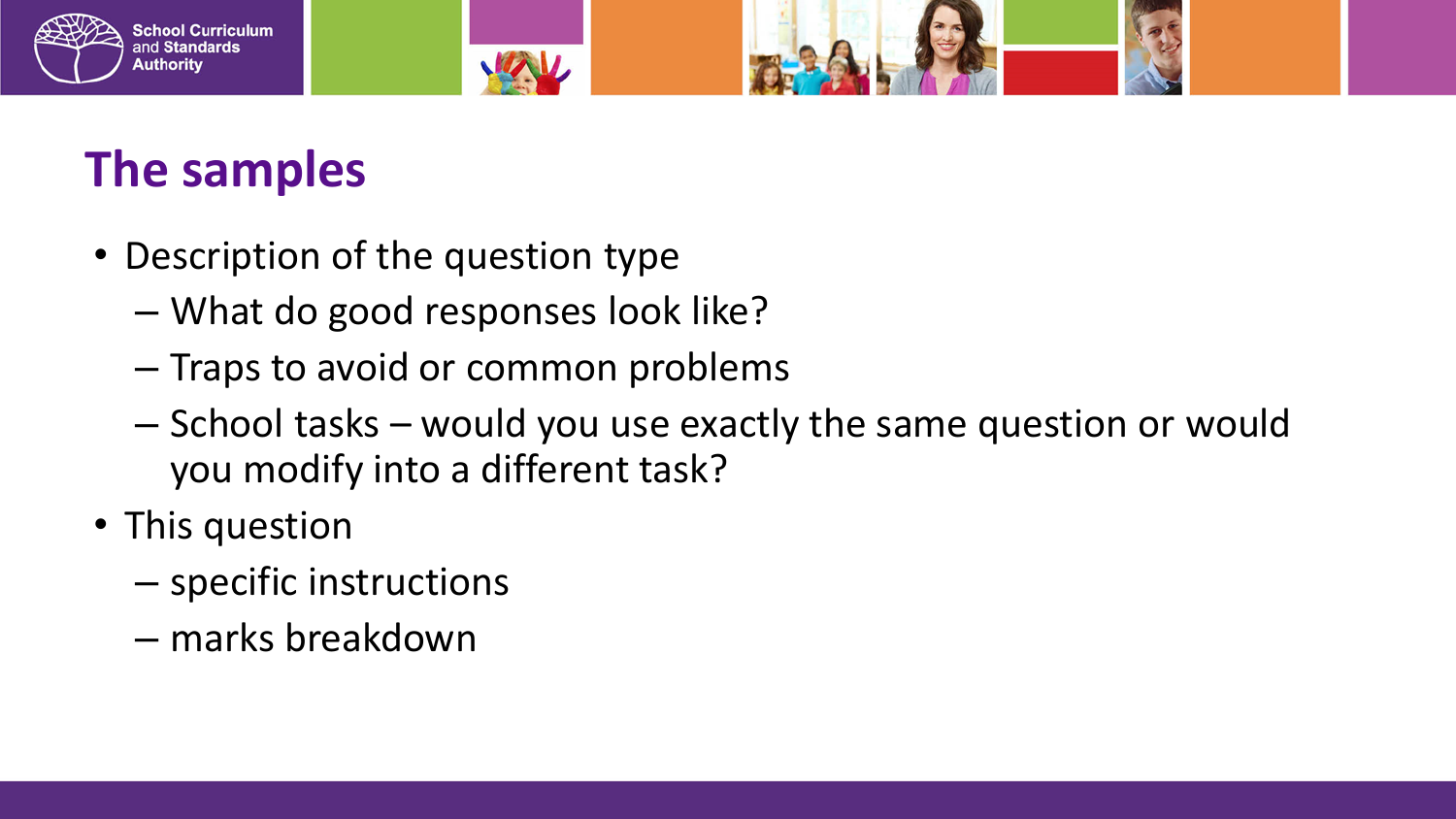

- Rhythmic word setting and melody writing
	- What do good responses look like?
		- Rhythm: natural to speak, repetitive with some variety, emphasise important syllables
		- Melody: obvious harmonic outline regardless of whether it's asked for, shape/contour, mix of steps/leaps, repetition with variation
	- Traps to avoid or common problems
		- Avoid peppering composition with random note values, avoid awkward leaps of successive large leaps, formless meanderings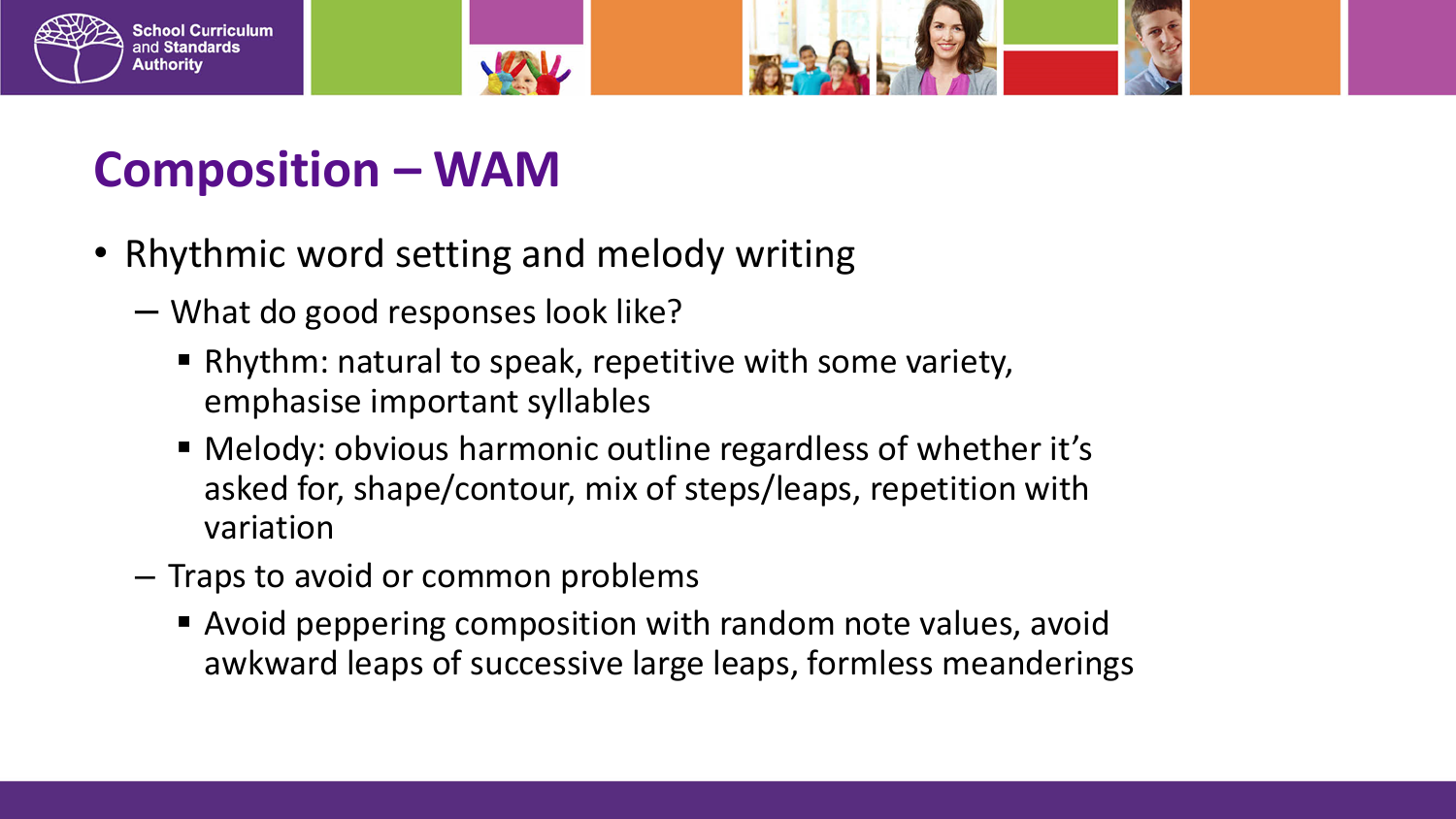

• Rhythmic word setting and melody writing

**WAV** 

- School tasks would you use exactly the same question or would you modify into a different task?
	- Highly appropriate school task
	- $\blacksquare$  Could be extended harmonise the melody, write piano accompaniment quartet arrangement
- This question
	- specific instructions
	- marking key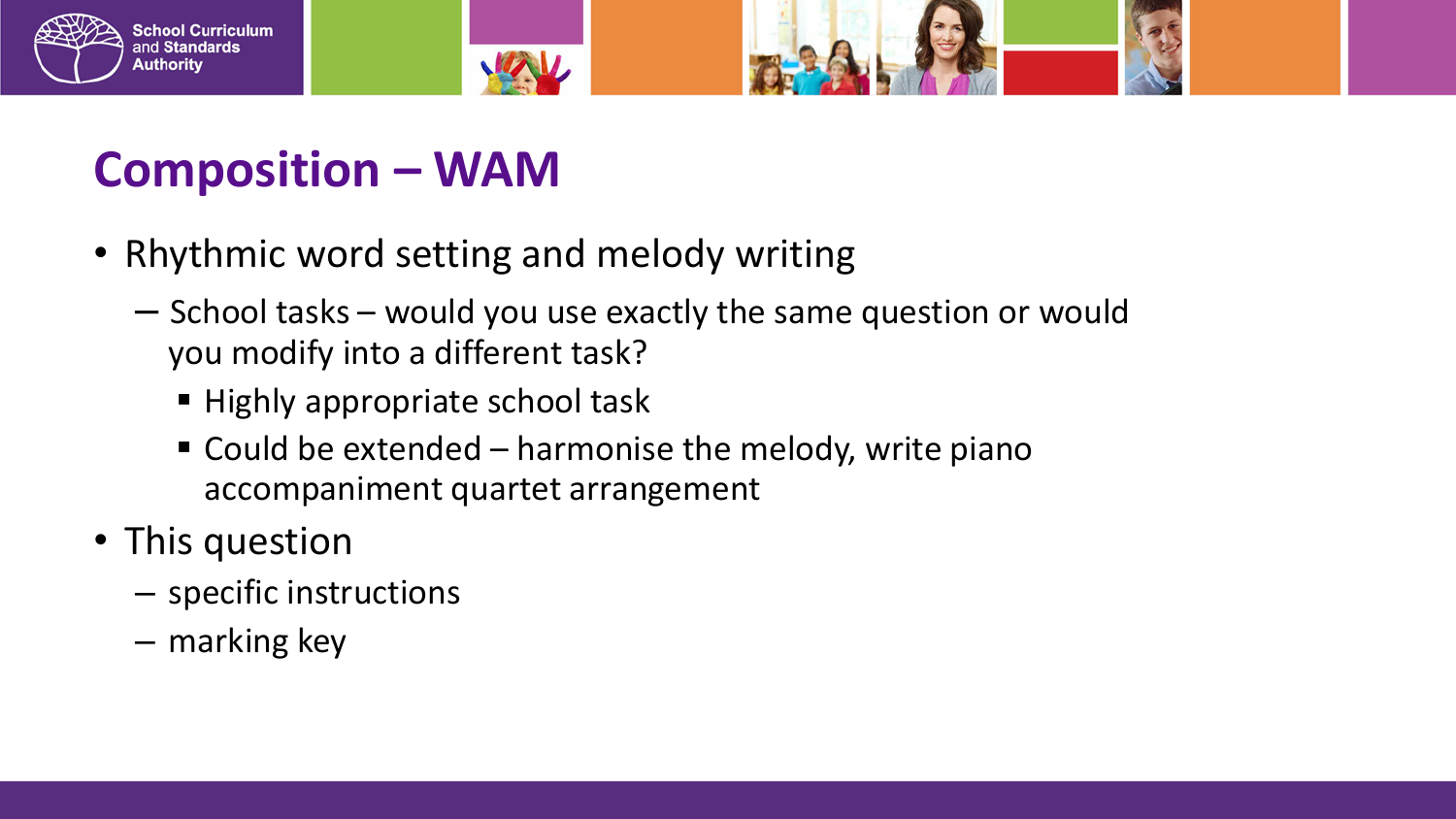

• Mark the first sample (WAM COMP 1)

WAV

- By yourself (3 mins)
- Moderate with a partner (2 mins)
- Feedback to group
- Mark for this sample: 19/24
- Question mean: 14.47/24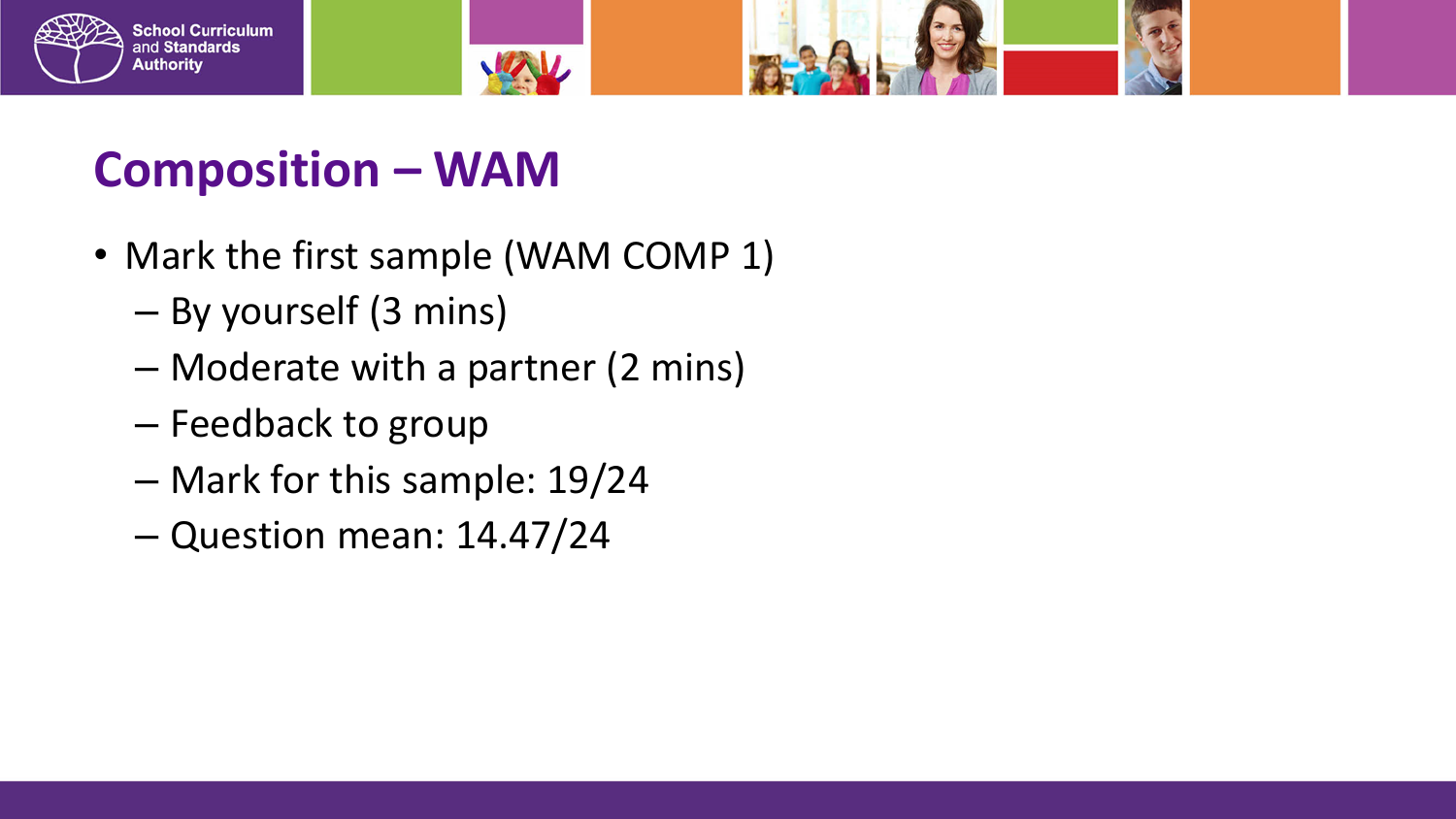

- Mark the first sample (WAM COMP 1)
- What the examination markers said:
	- Many moved out of the accepted range for their nominated voice type.
	- Lack of harmonic progression meant many found melodic contour and climax difficult to produce.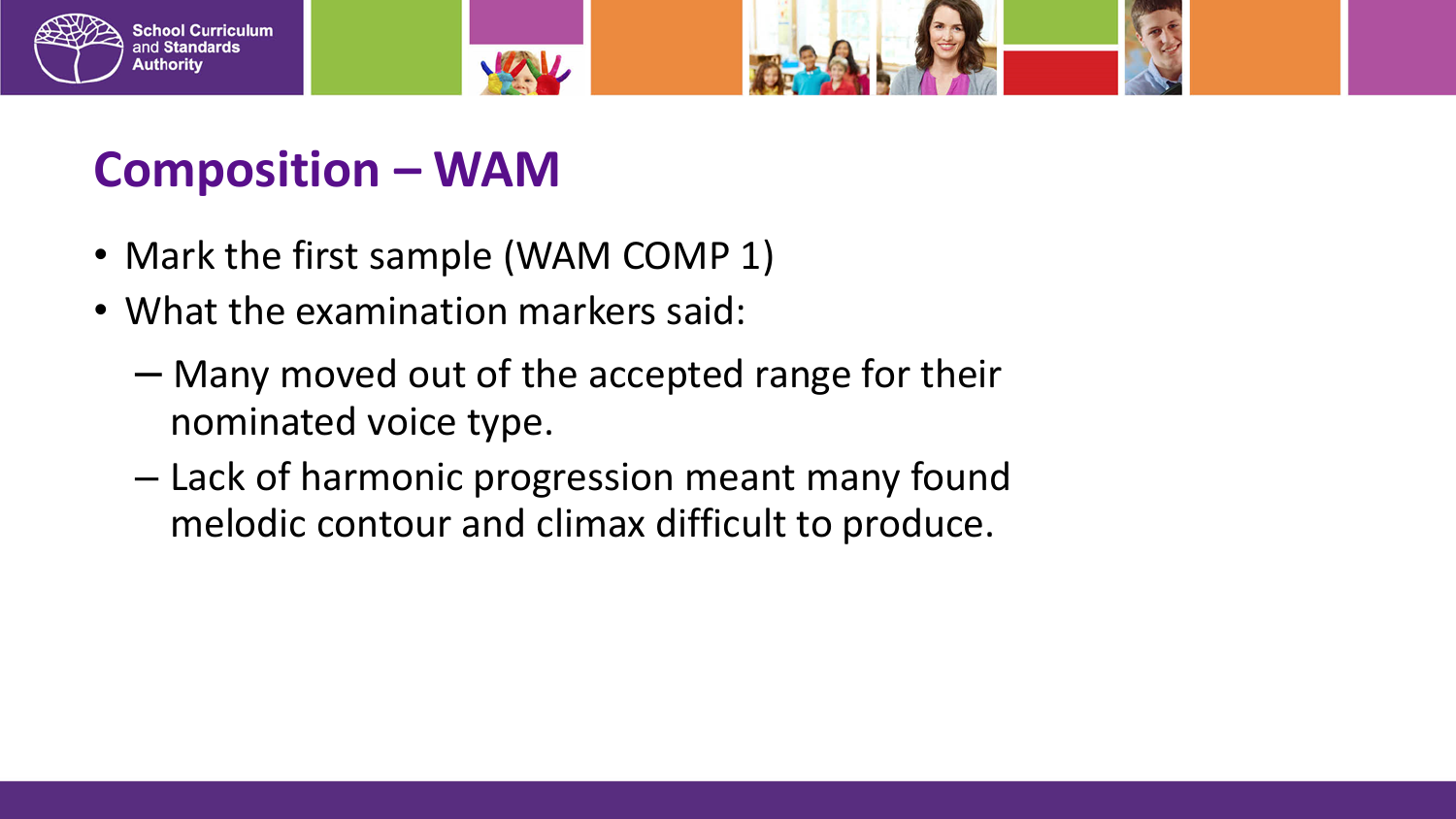

• Mark the second sample (WAM COMP 2)

**MAN** 

- With a partner (3 mins)
- Swap to another partner (2 mins)
- Feedback to group
- Mark for this sample: 14/24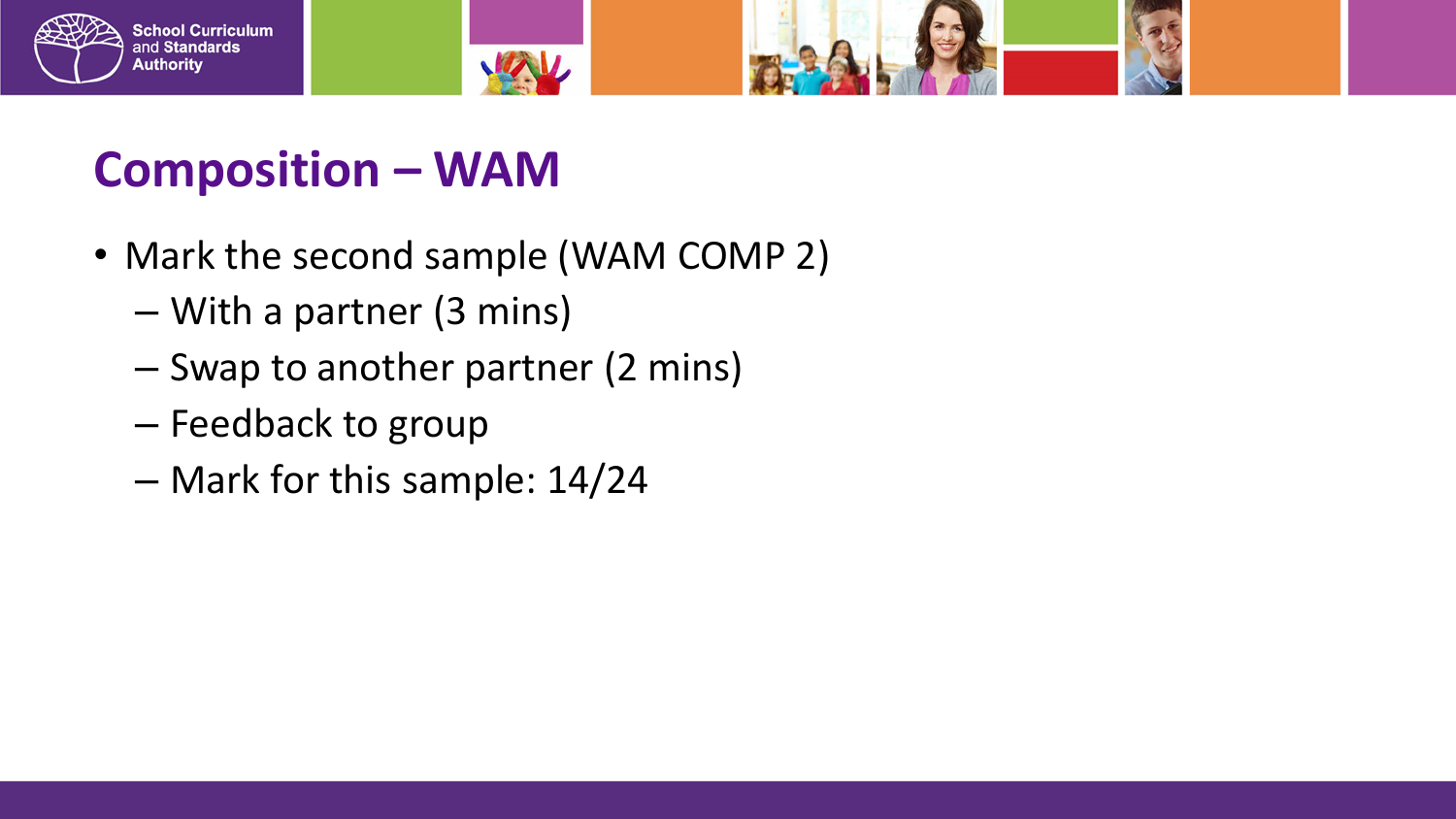



- Mark the final sample (WAM COMP 3)
	- On your own (2 mins)
	- Volunteer shares marks with the group

WW

– Mark for this sample: 10/24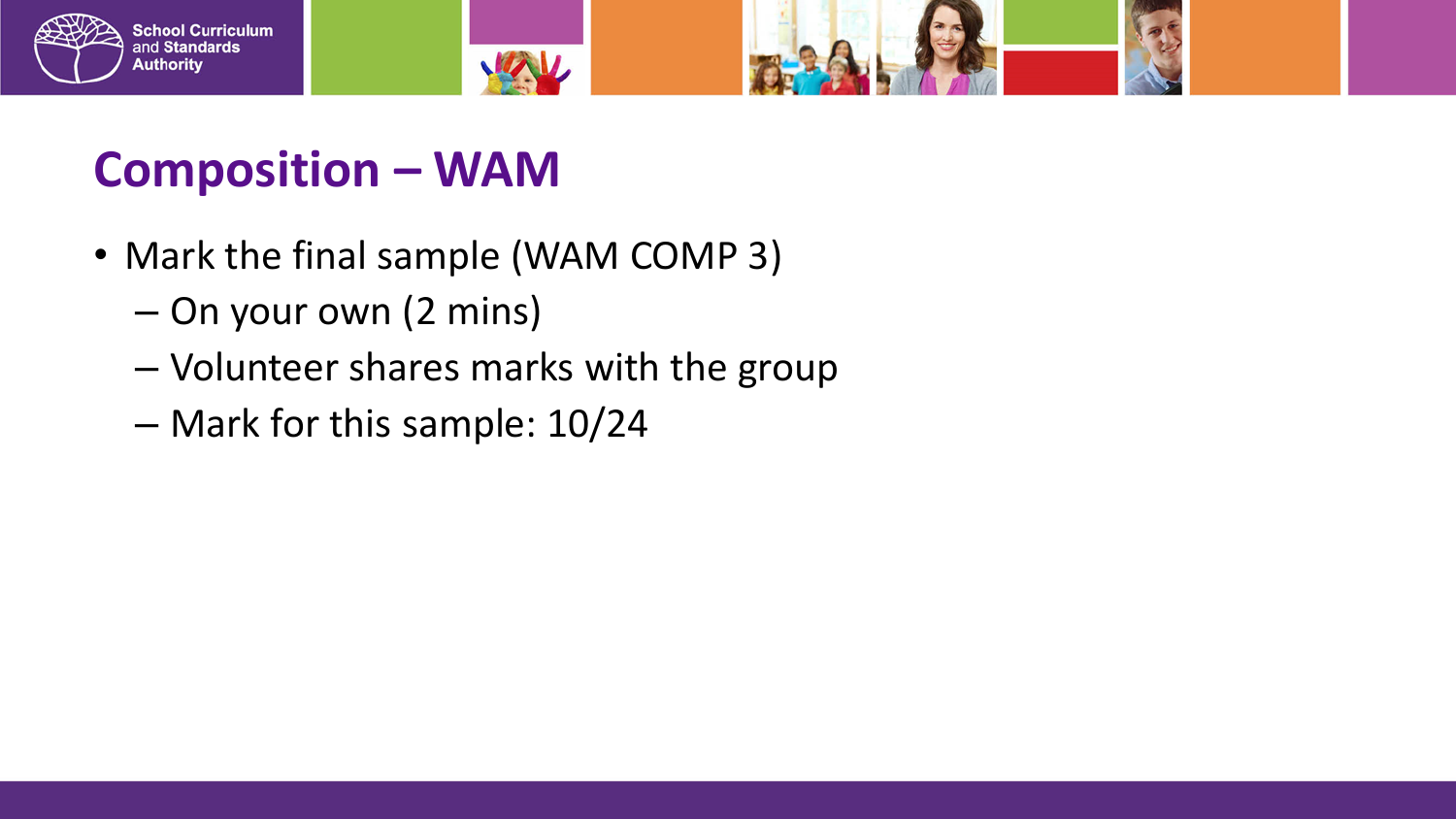

- Melody writing and arrangement
	- What do good responses look like?
		- Melody is musical, relates to harmony, accompaniment parts are cohesive but not homorhythmic
	- Traps to avoid or common problems
		- Expressive devices logical (not peppered), voice leading not considered (especially in the piano and trombone parts)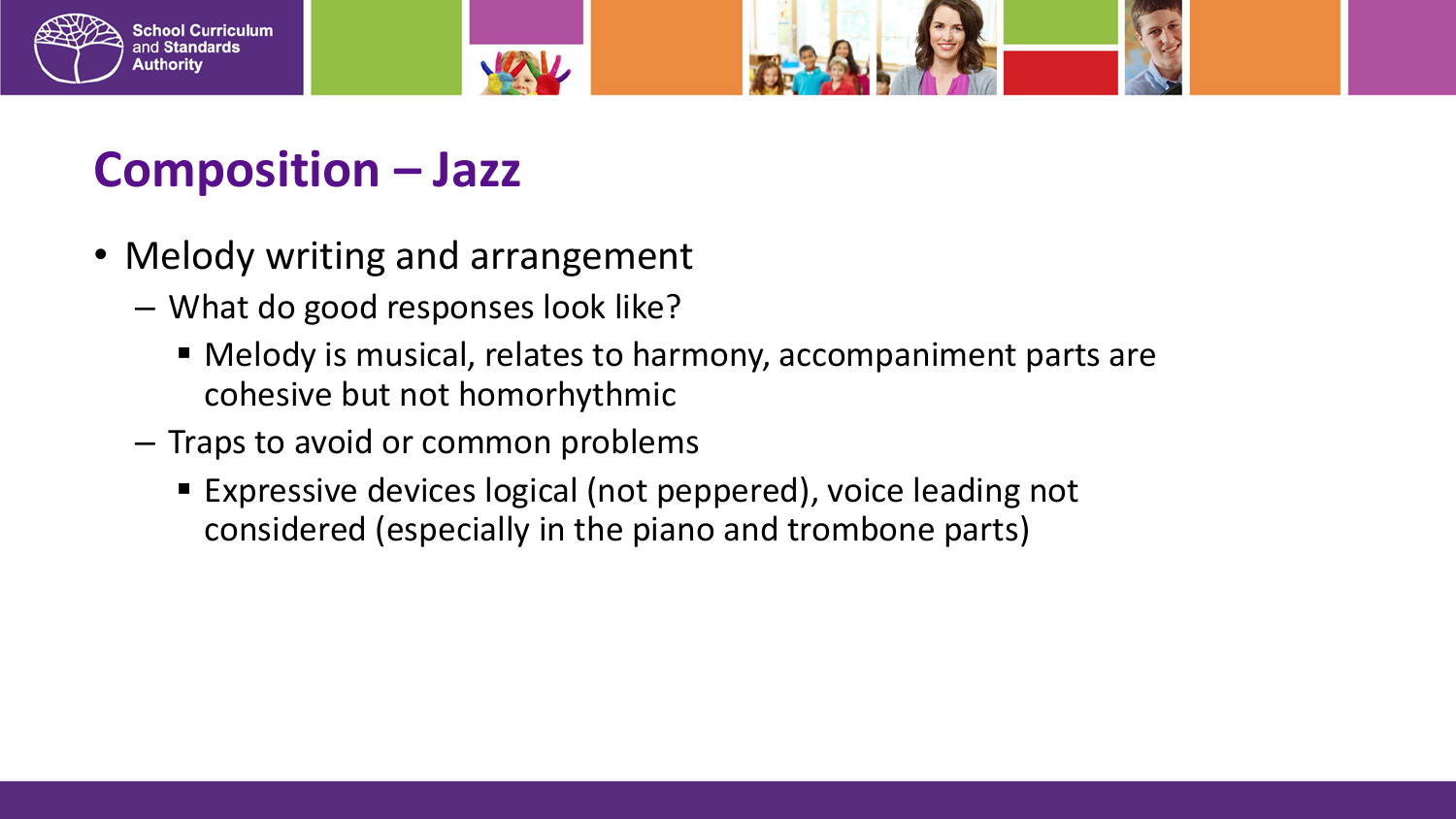

- Melody writing and arrangement
	- School tasks would you use exactly the same question or would you modify into a different task?
		- **Highly appropriate school task**
		- Could be extended students create the harmonic progression; write a series of alternate piano parts/bass parts, etc.; extend to three horns
- This question
	- specific instructions
	- marking key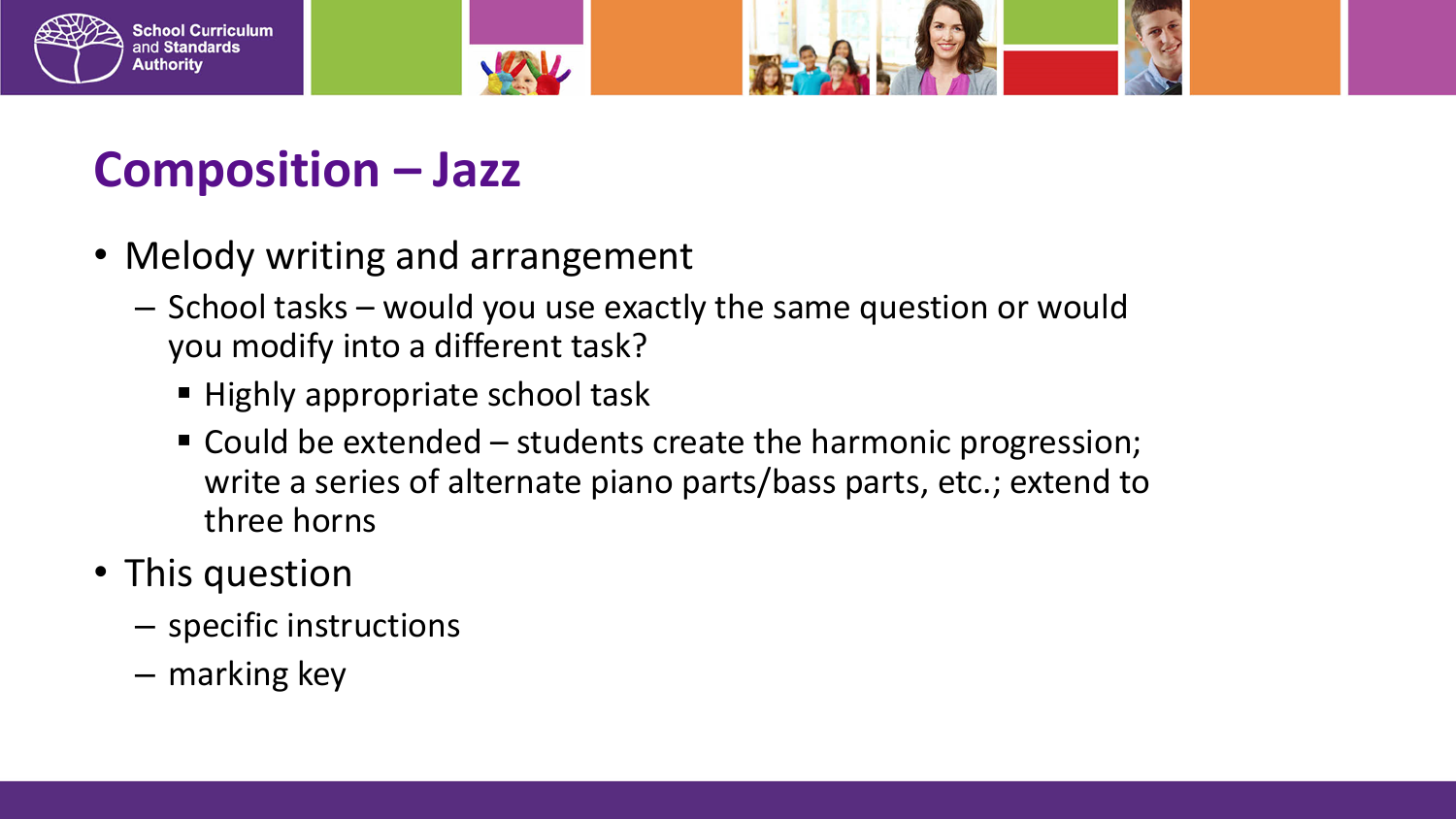

• Mark the first sample (JAZZ COMP 1)

**WAV** 

- By yourself (3 mins)
- Moderate with a partner (2 mins)
- Feedback to group
- Mark for this sample: 20/23
- Question mean: 11.74/23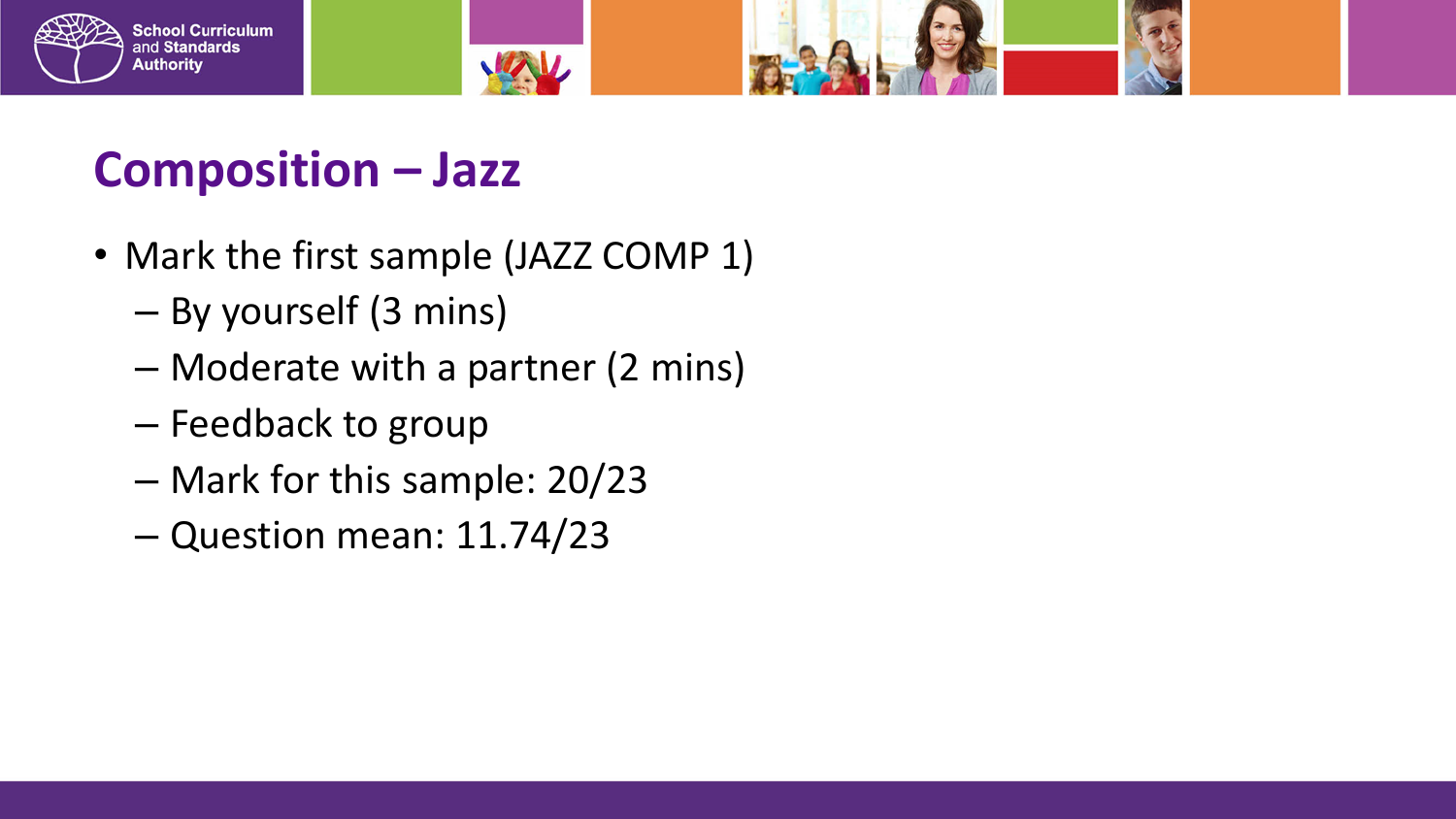



- Mark the first sample (JAZZ COMP 1)
- What the examination markers said:
	- Generally effective, but many failed to complete the question and accidentals were often omitted over the  $G<sup>7</sup>$  and  $F<sup>min7</sup>$  (in key of Bb) harmonies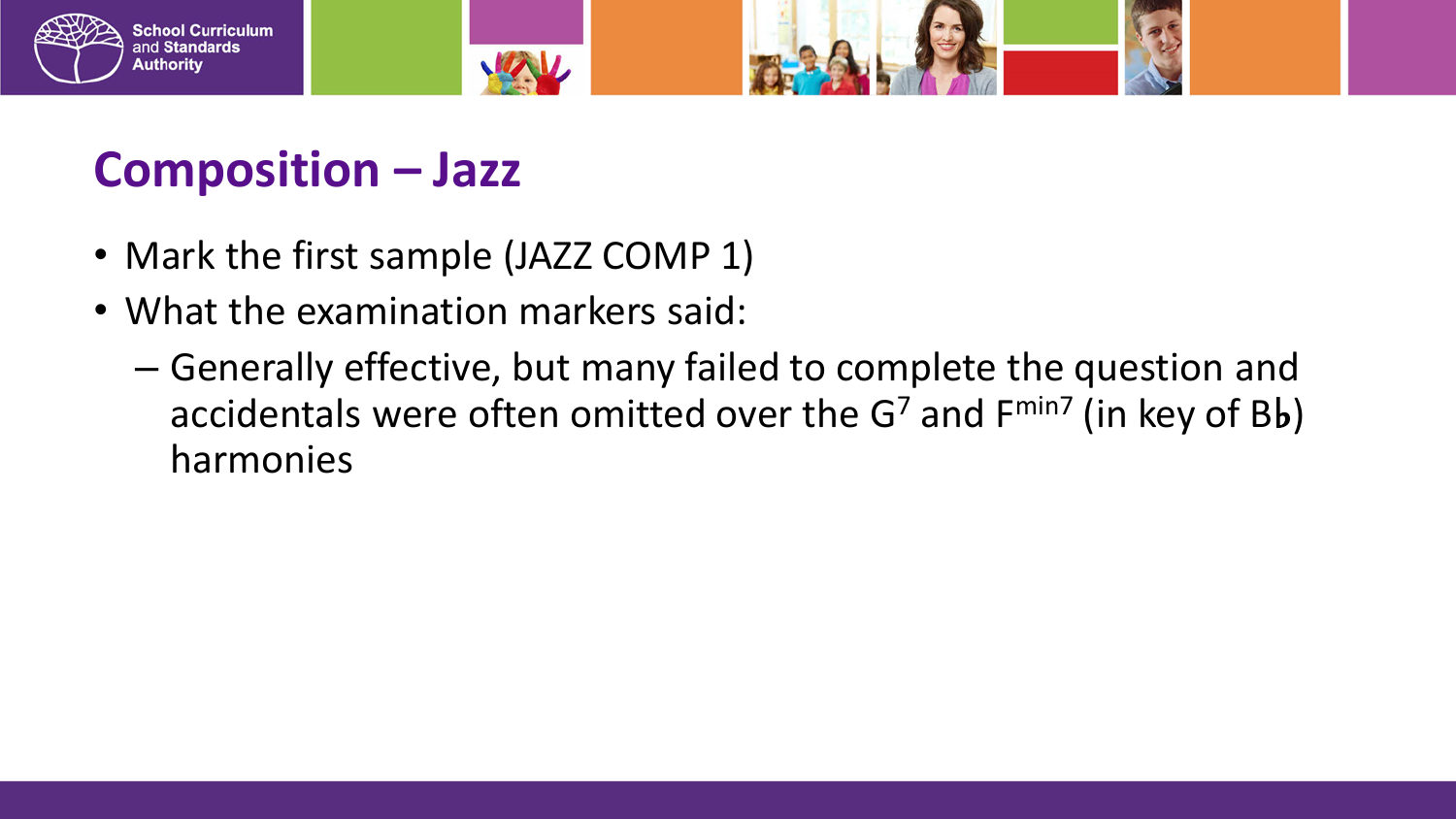

- Mark the final sample (JAZZ COMP 2)
	- With a partner (3 mins)
	- Swap to another partner (2 mins)
	- Feedback to group
	- Mark for this sample: 12/23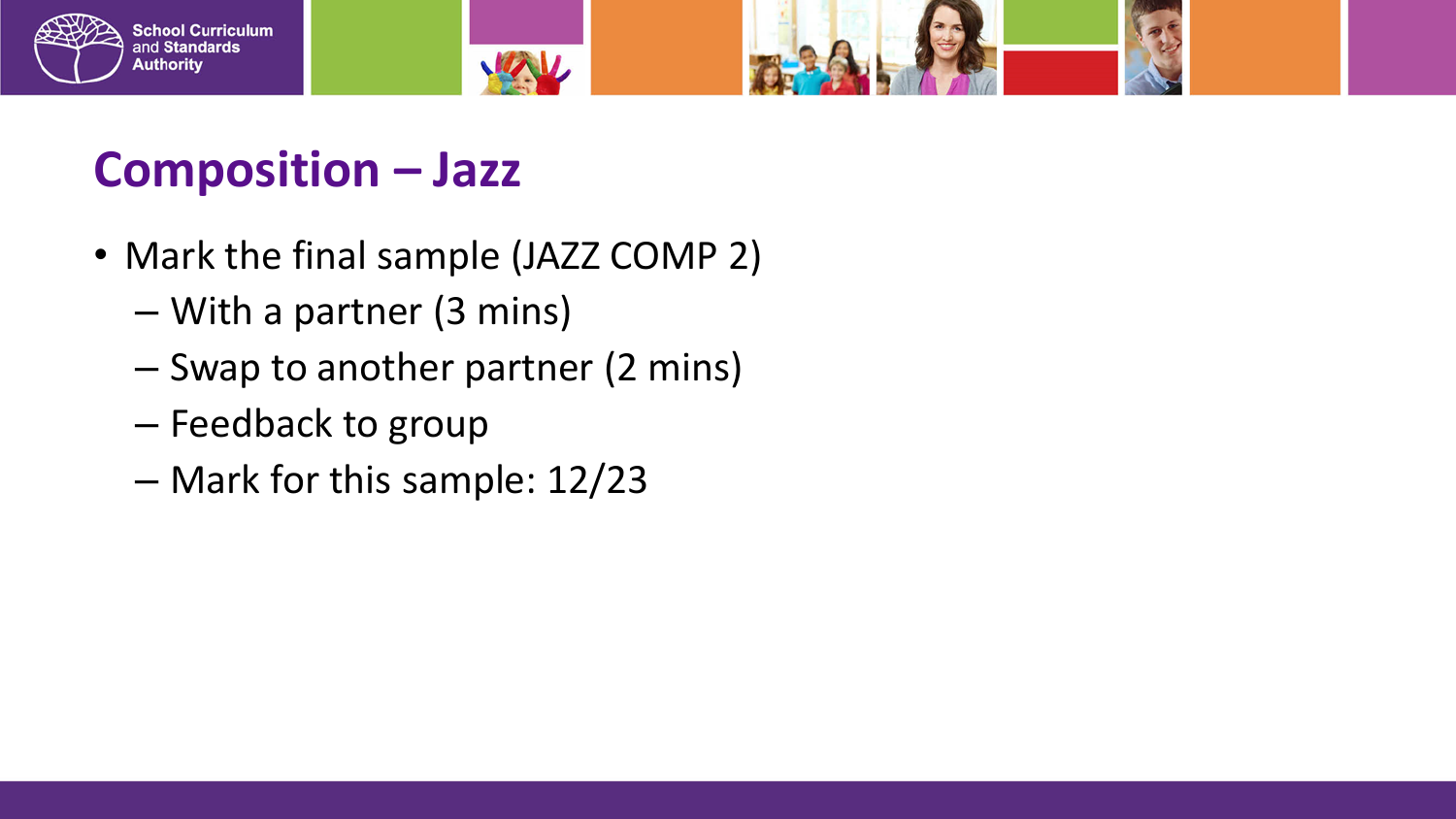



- Melody writing and arrangement
	- What do good responses look like?
		- **Filute melody is musical, relates to harmony, accompaniment** parts are cohesive but not homorhythmic
	- Traps to avoid or common problems
		- Expressive devices logical (not peppered), bass too arpeggiated, drum not based on a single pattern, rhythm guitar written as though a piano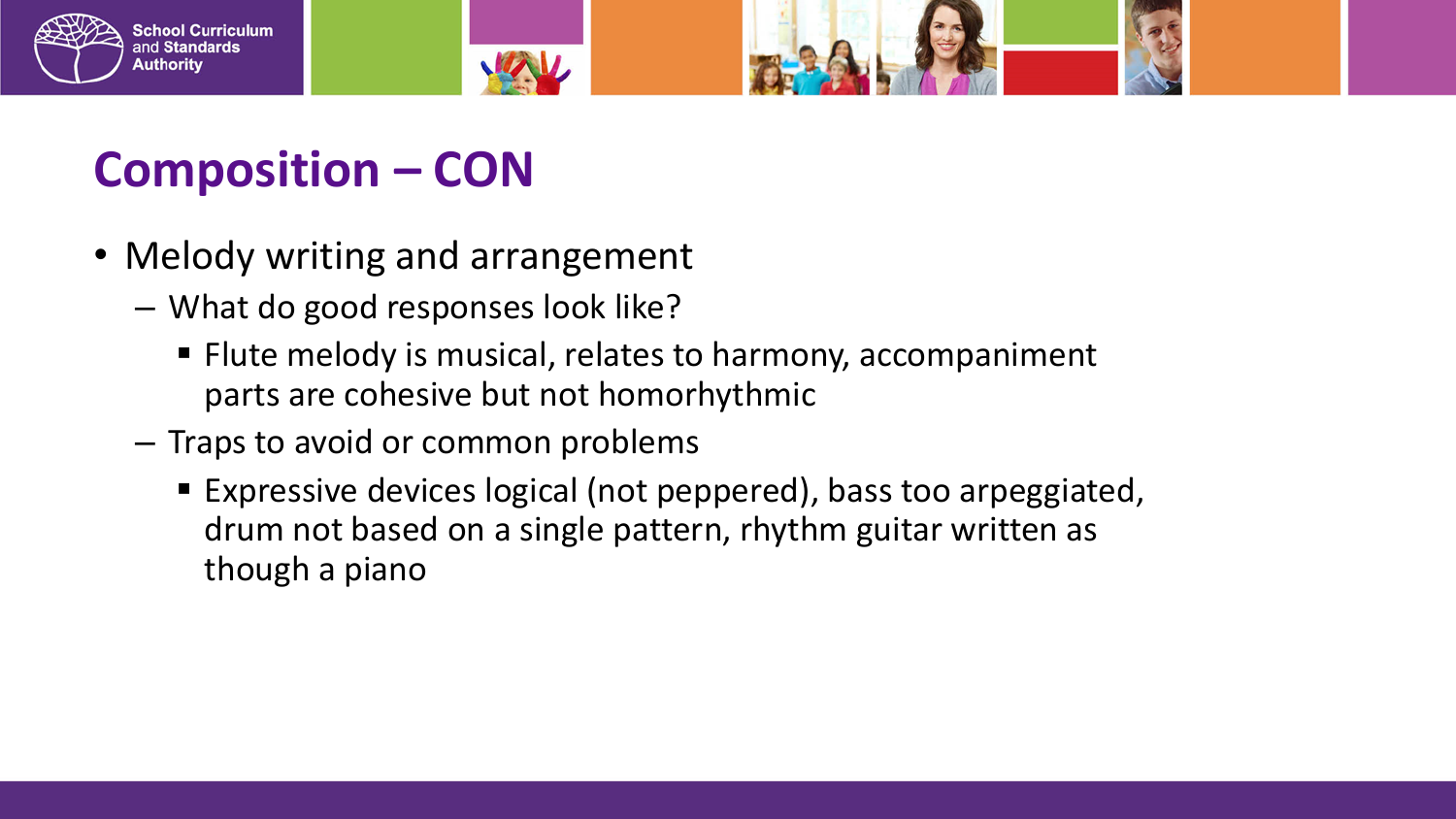

- Melody writing and arrangement
	- School tasks would you use exactly the same question or would you modify into a different task?
		- Highly appropriate school task
		- Could be extended students create the harmonic progression; writes a series of alternative piano parts/bass parts, etc.; convert to a vocal song by adding lyrics
- This question
	- specific instructions
	- marking key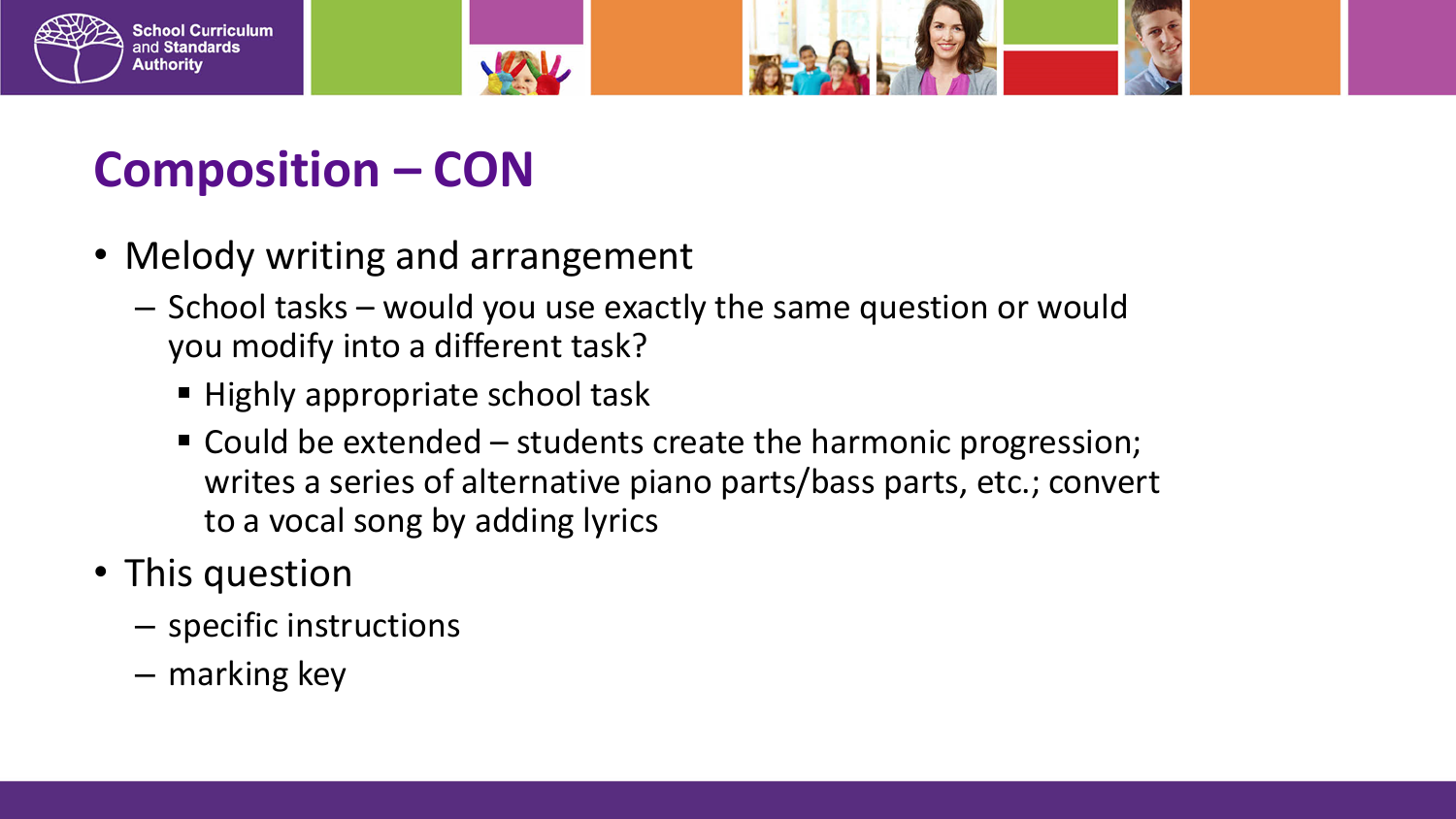

• Mark the first sample (CON COMP 1)

**MAN** 

- By yourself (3 mins)
- Moderate with a partner (2 mins)
- Feedback to group
- Mark for this sample: 14/24
- Question mean: 12.10/24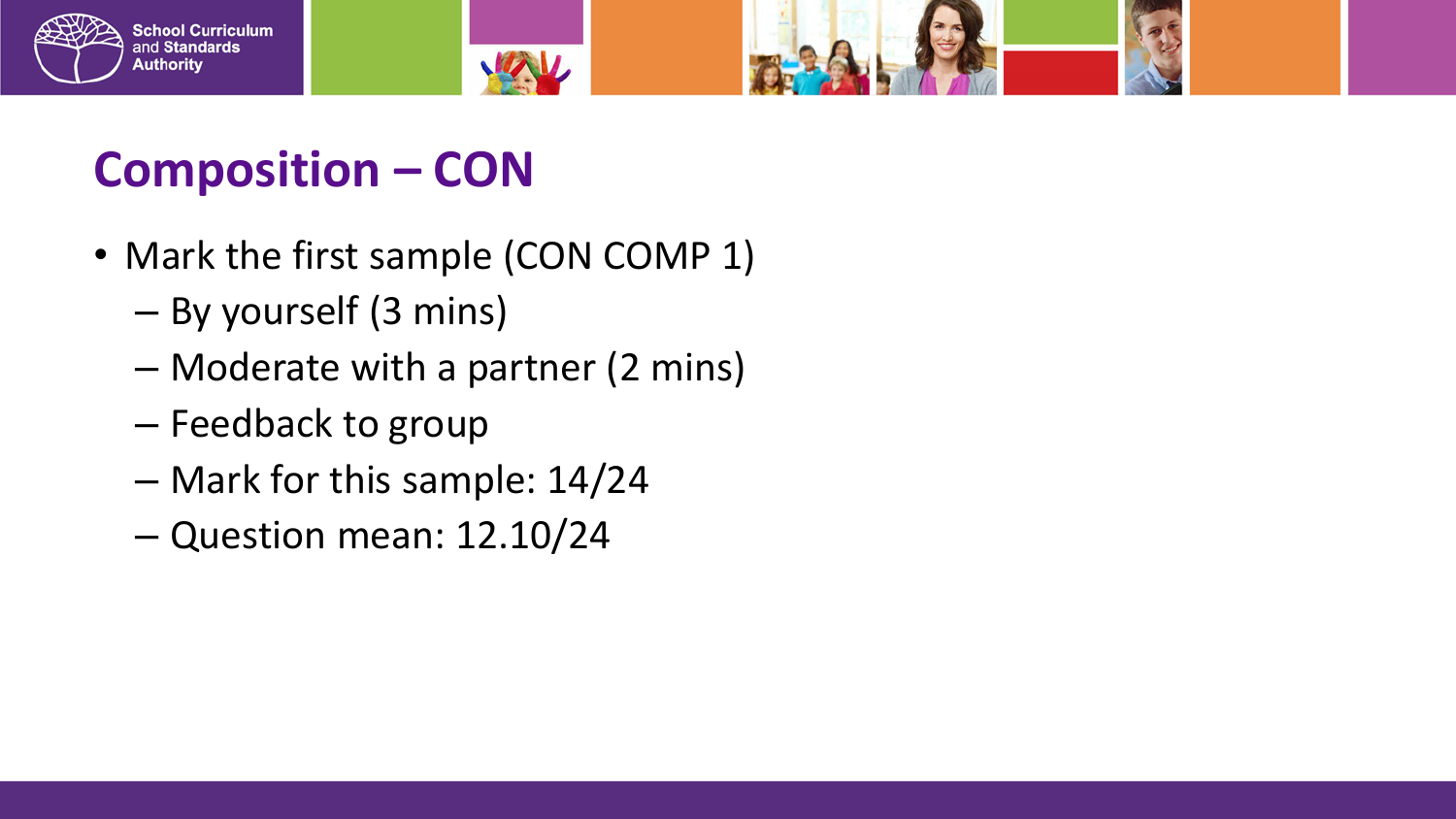

- Mark the first sample (CON COMP 1)
- What the examination markers said:
	- Some melodies not related to the progression fully, often missing an accidental
	- Few students wrote two appropriate and varied drum fills, walking bass not well done
	- Many rhythm guitar parts were merely crotchets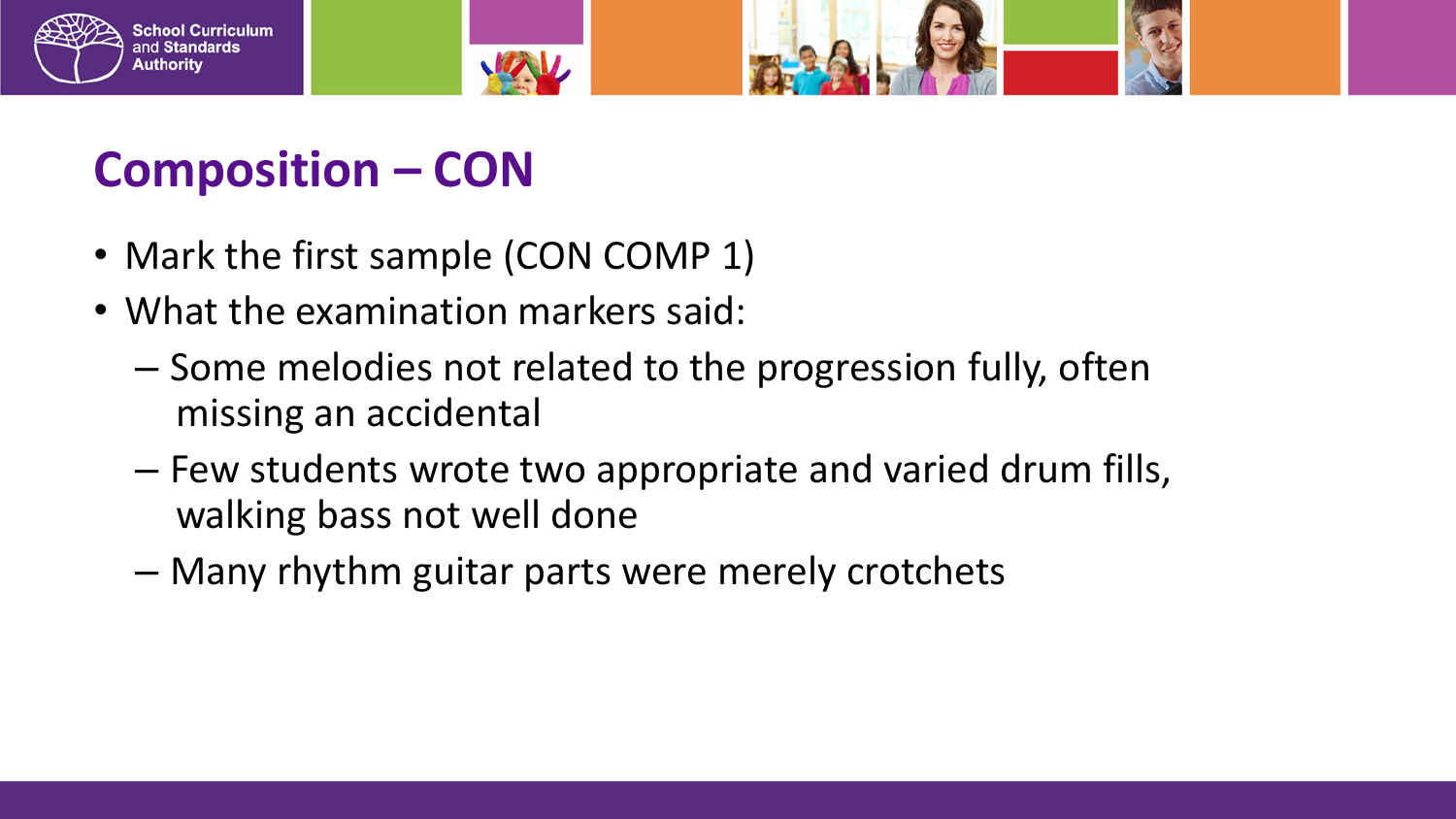

• Mark the second sample (CON COMP 2)

WW

- With a partner (3 mins)
- Swap to another partner (2 mins)
- Feedback to group
- Mark for this sample: 14/24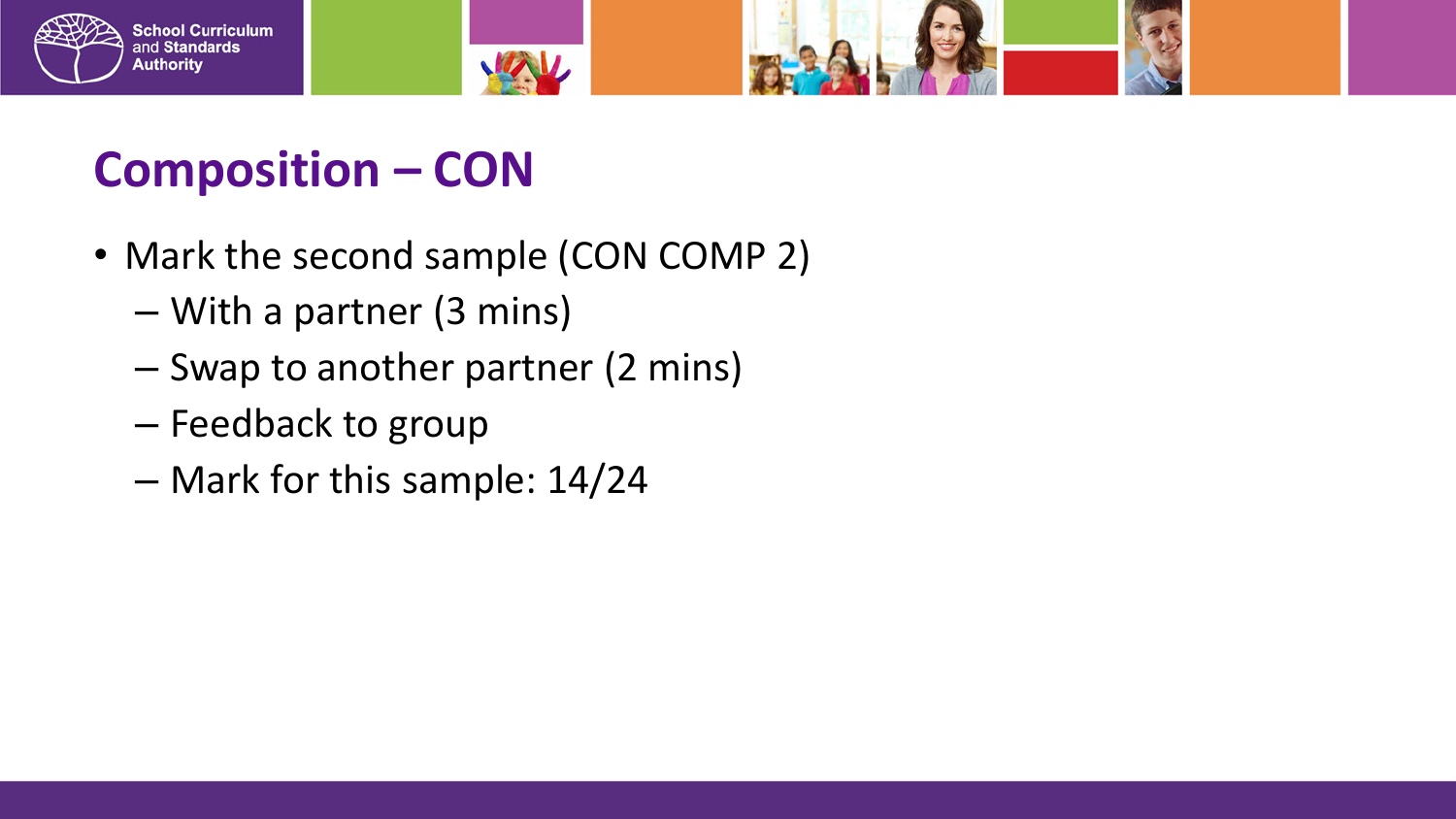

- Mark the final sample (CON COMP 3)
	- On your own (2 mins)
	- Volunteer shares marks with the group

**MAN** 

– Mark for this sample: 17/24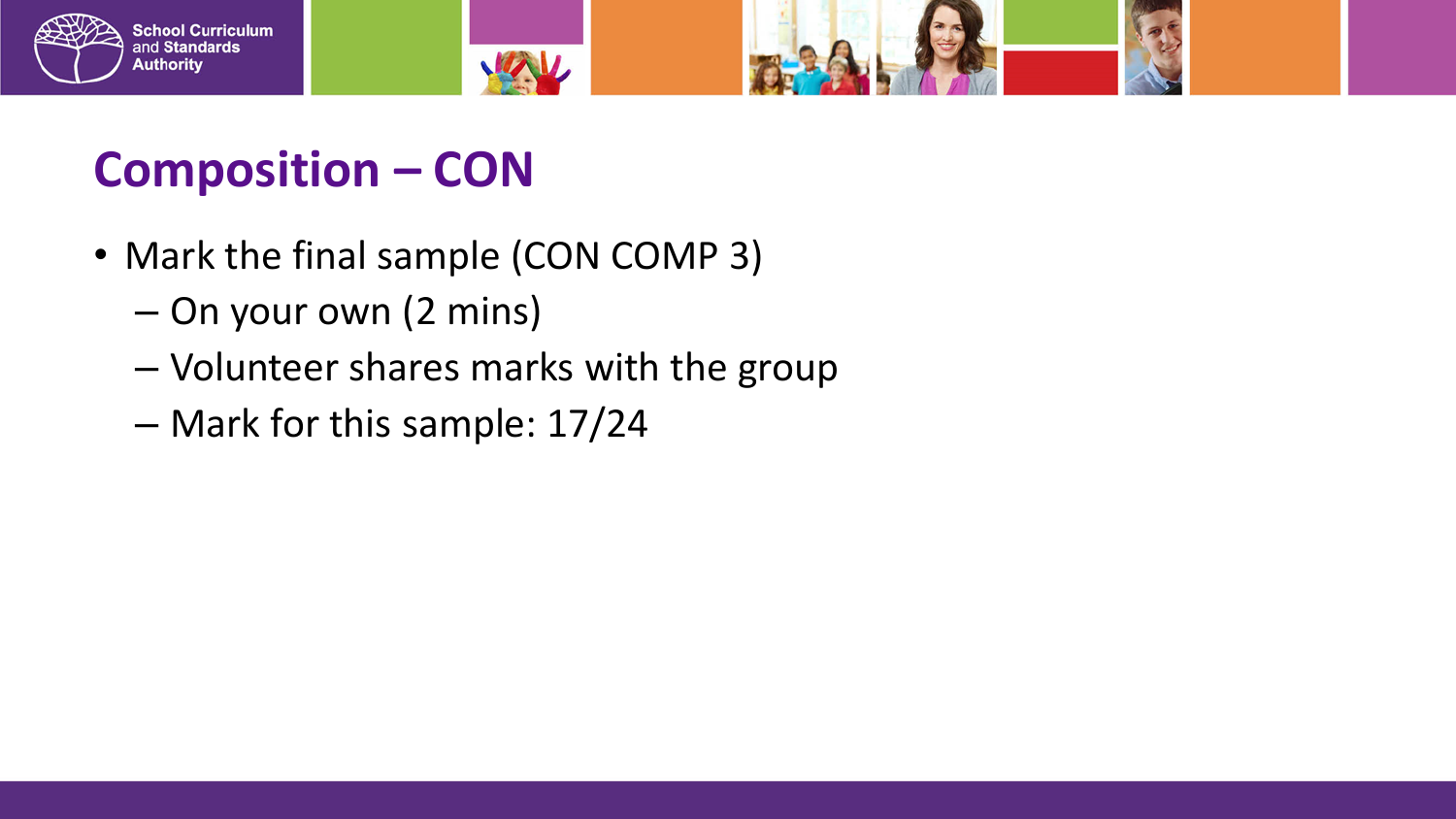

- Short response compulsory area
	- What do good responses look like?
		- Carefully address the question, be specific, use good musical language
	- Traps to avoid or common problems
		- Gaps in the knowledge of the designated works, regurgitating a fact about the work in the wrong context, uncertainty on key terms (especially compositional devices, rhythmic devices, texture)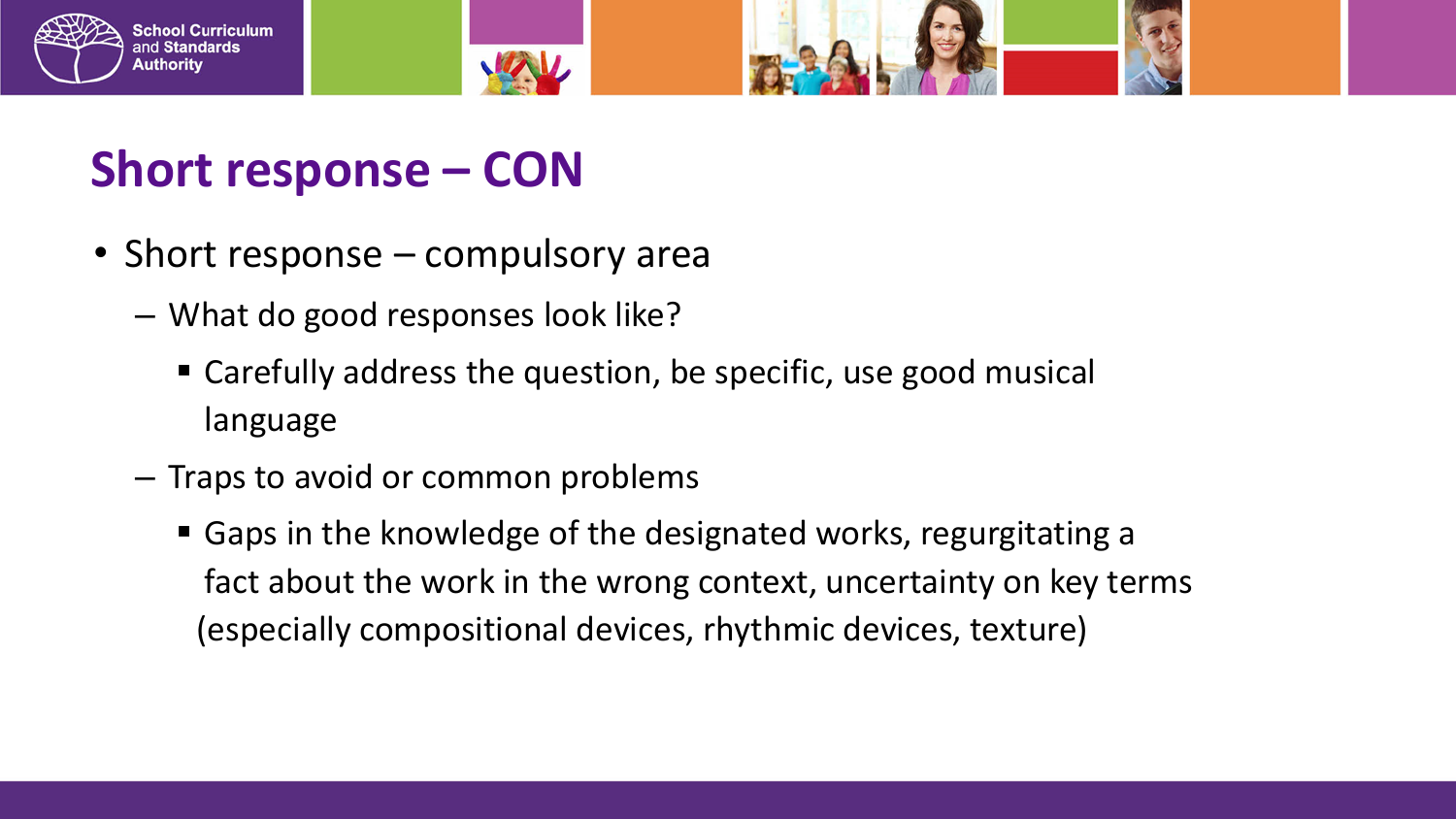





• Short response – compulsory area

**MAN** 

- School tasks would you use exactly the same question or would you modify into a different task?
	- Use past examinations as a source of question types that can be adapted, avoid directly copying as they are freely available on the web. Map the syllabus content  $-$  a checklist of which dot points you have used in Cultural and Historical Analysis assessments – cover the full scope across the year
- This question
	- specific instructions
	- marking key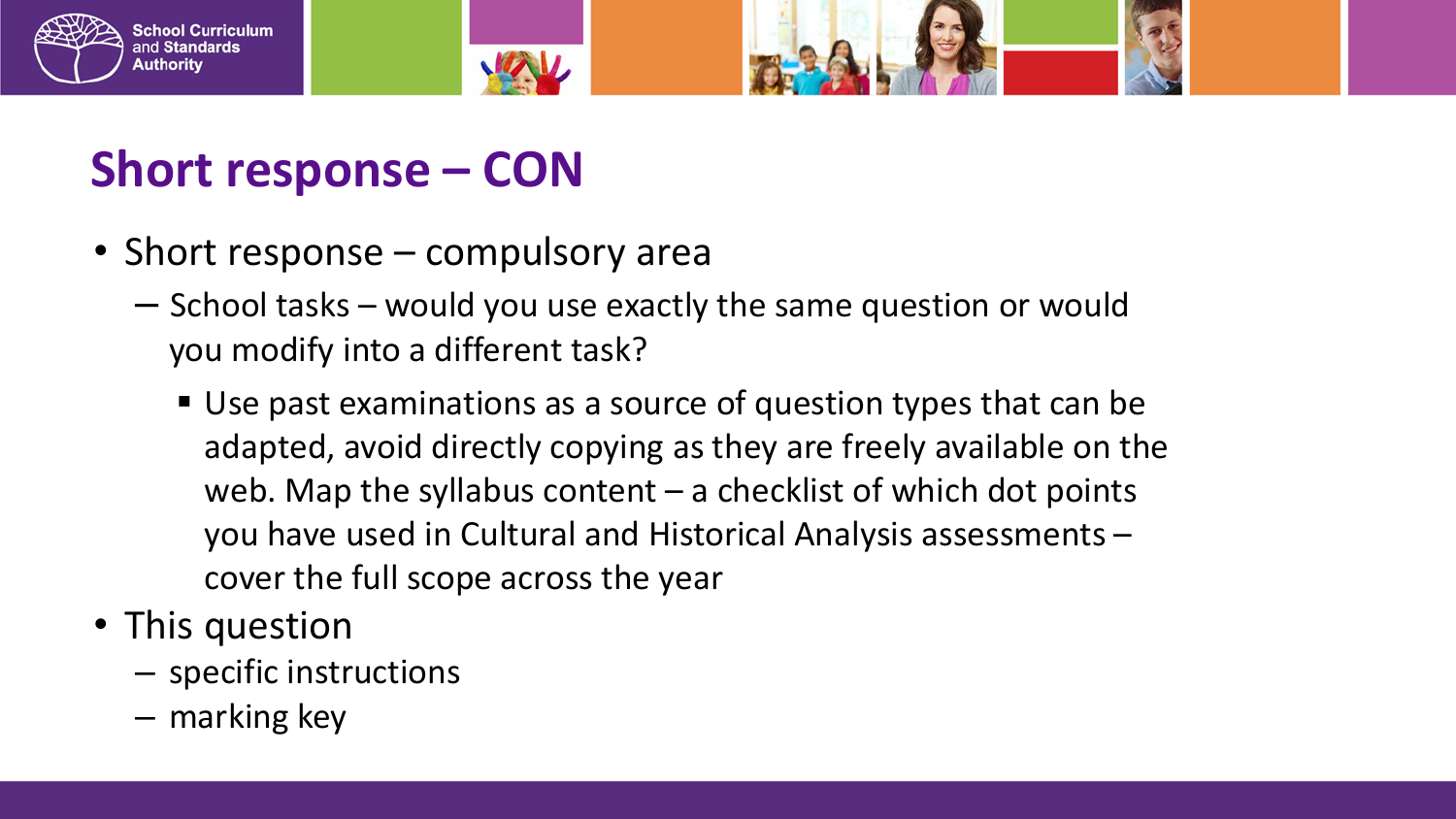

- Mark the first sample (CON SR 1)
	- By yourself (3 mins)
	- Moderate with a partner (2 mins)

WAV

- Feedback to group
- Mark for this sample: 20/22
- Question mean: 11.18/22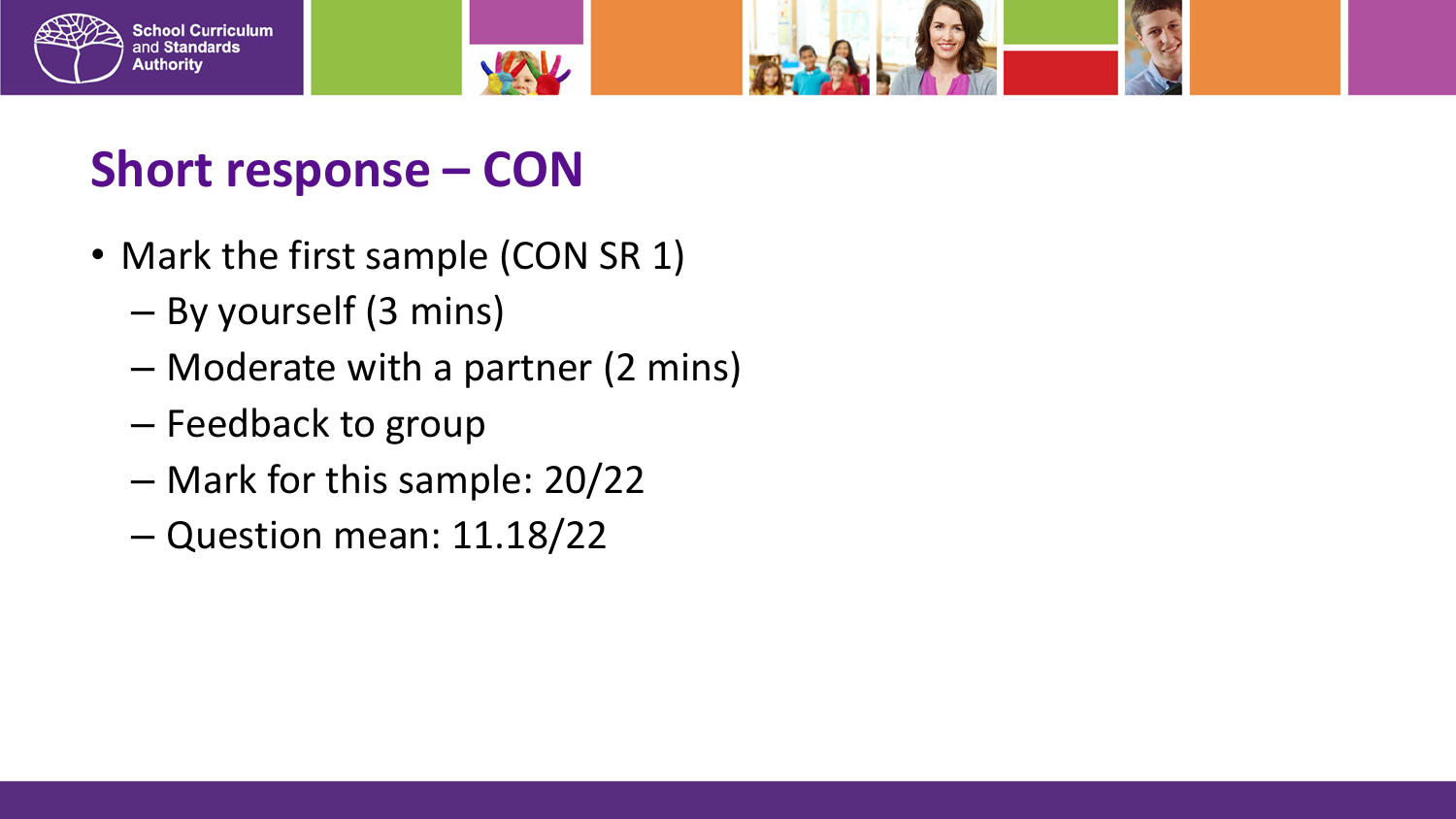

- Mark the first sample (CON SR 1)
- What the examination markers said:
	- Many found the sections of the work problematic
	- Comparison of two sections was poor
	- Inappropriate musical language, e.g. describing melody as *smooth* or *rough* rather than describing range and contour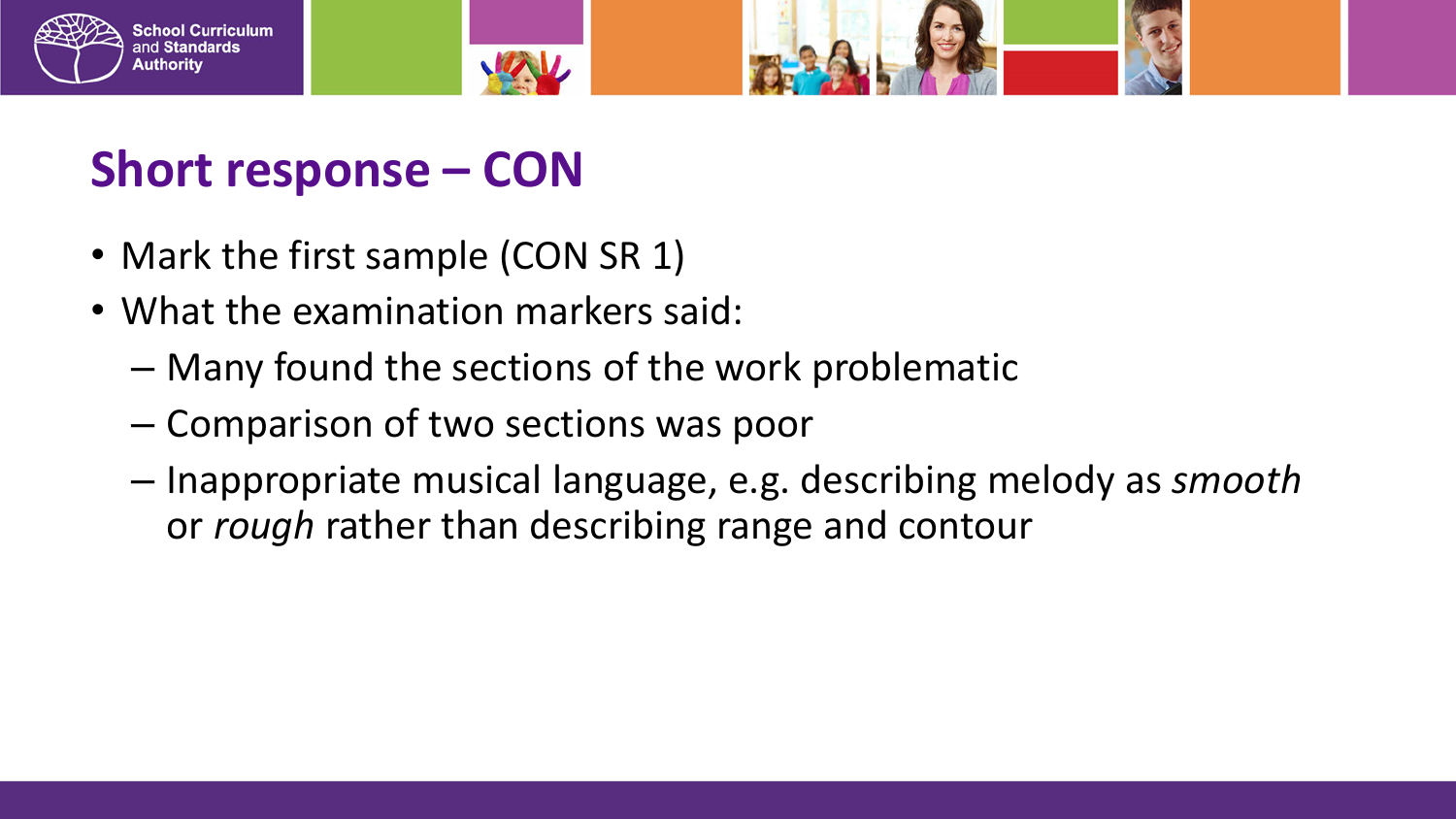

• Mark the second sample (CON SR 2)

**MAN** 

- With a partner (3 mins)
- Swap to another partner (2 mins)
- Feedback to group
- Mark for this sample: 17/22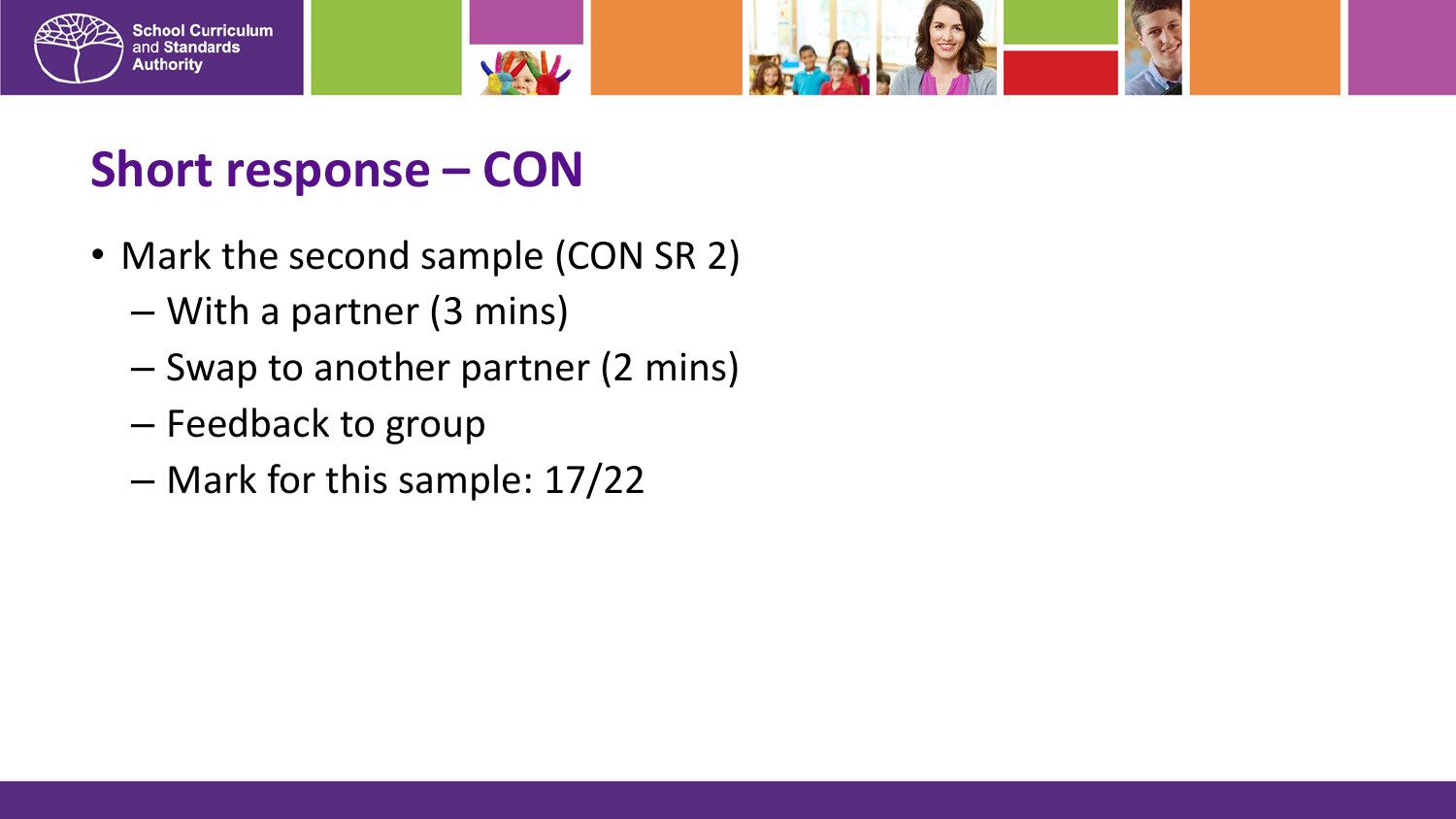

- Extended paragraph responses
	- What do good responses look like?
		- Keep responses short and without any introduction, do not restate the question even in part. This question suits a table or bullet-point response
	- Traps to avoid or common problems
		- Writing a formal essay-style response, even more brief than the *extended response* from the earlier version of the syllabus that could be 2–2.5 pages in length. Discourage the strategic 25% penalty (planning to write on the compulsory genre in Part C) if students discuss it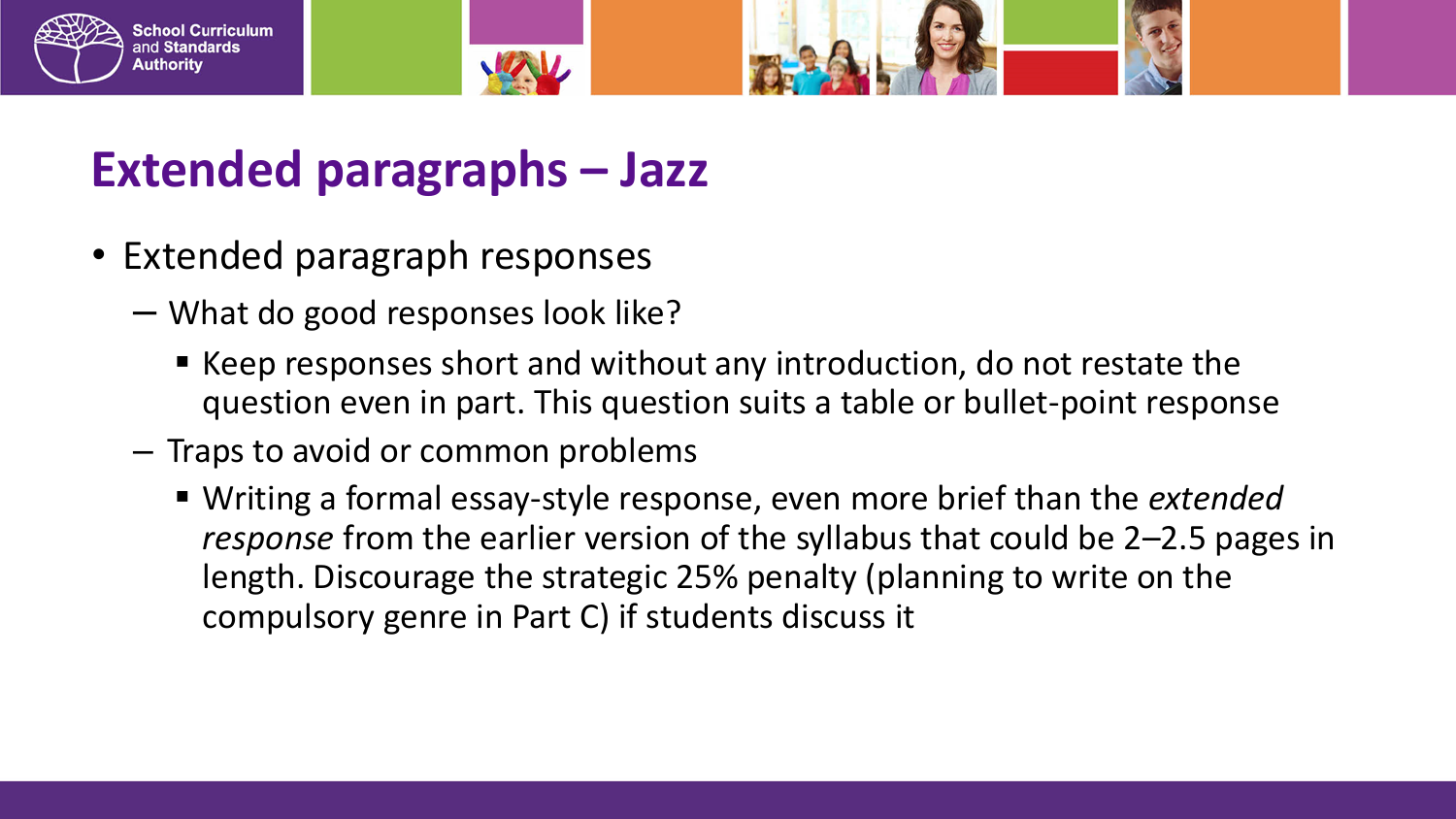

- Extended paragraph responses
	- School tasks would you use exactly the same question or would you modify into a different task?
		- Create a bank of questions (and marking keys) from past examinations. Many of the questions are quite generic, but still avoid using past examination questions verbatim (just the suggestion of disadvantage is enough for it to be a problem)
- This question
	- specific instructions
	- marking key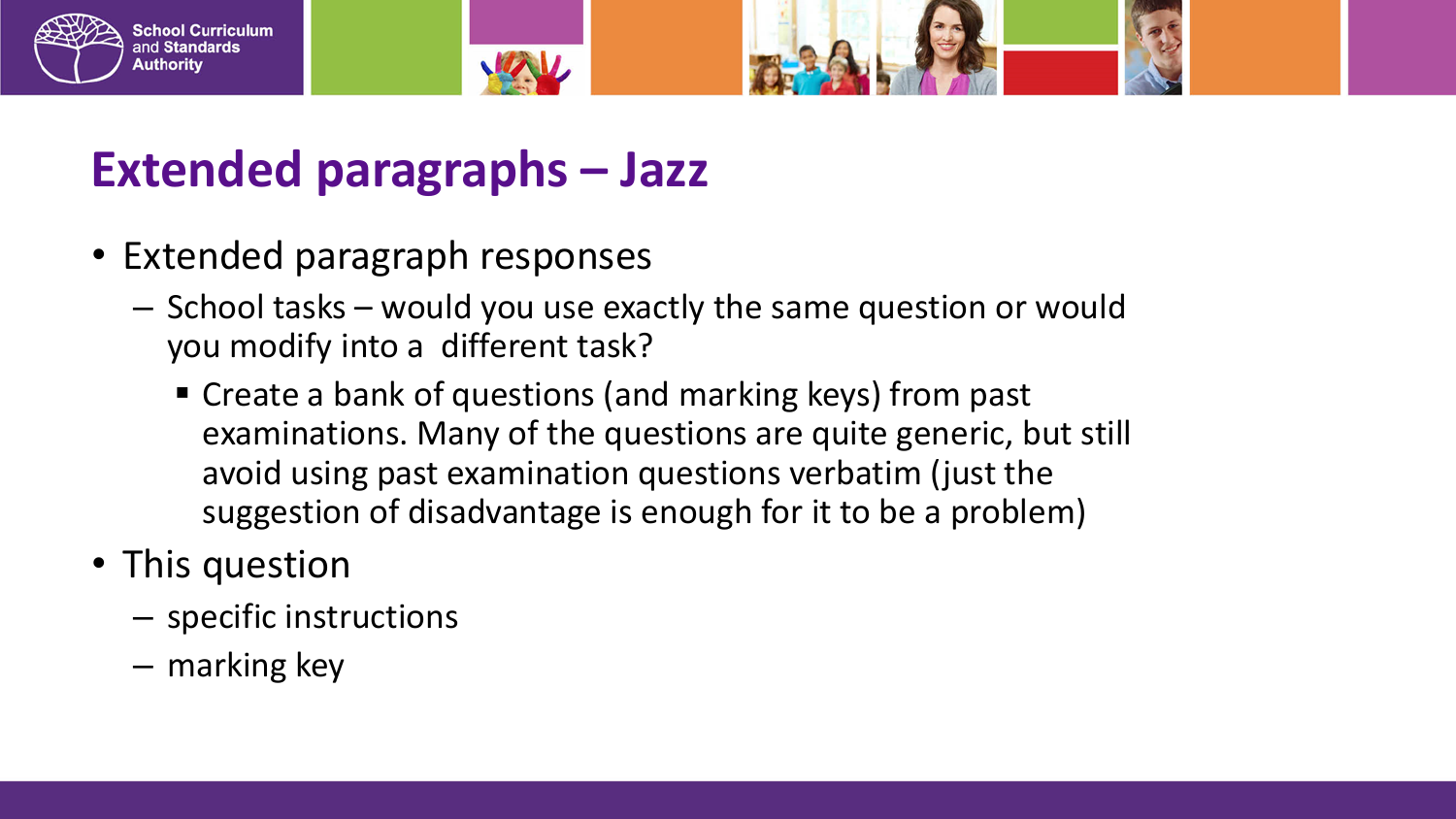

#### School Curriculum and Standards **Authority**

- Mark the first sample (JAZZ EP 1a)
	- By yourself (3 mins)
	- Moderate with a partner (2 mins)
	- Feedback to group
	- Mark for this sample: 9/16
		- Remember the mark is for both parts (a) and (b)
	- Question mean: 8.02/16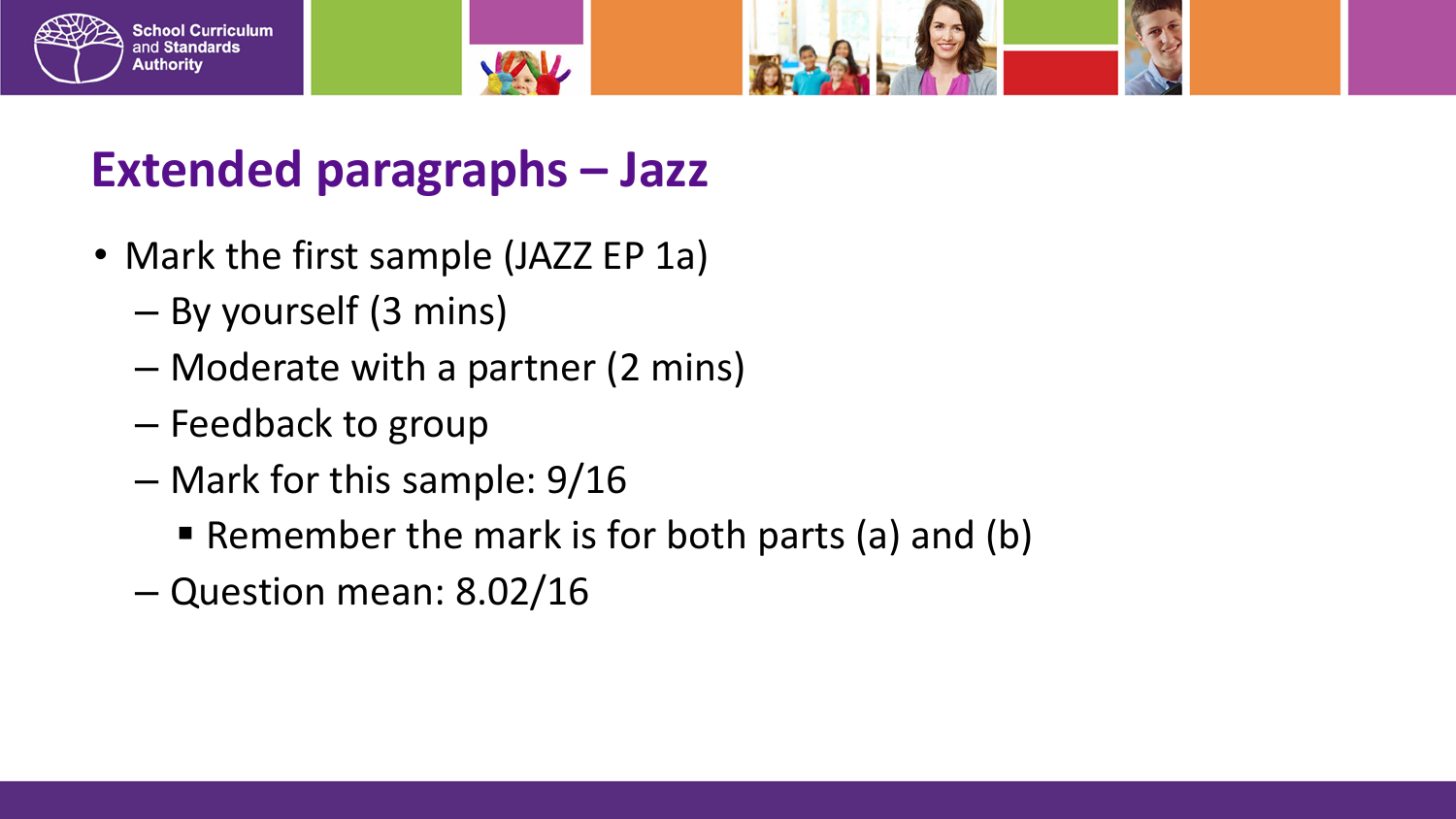

- Mark the first sample (JAZZ EP 1a)
- What the examination markers said:
	- Lengthy responses with introductions generally a disadvantage
	- Must substantiate response with specific references to designated works
	- Part (a) many described features without *comparing*. Some provided more than two examples, but received no additional marks
	- Part (b) many discussed context, but did not link with musical developments and composers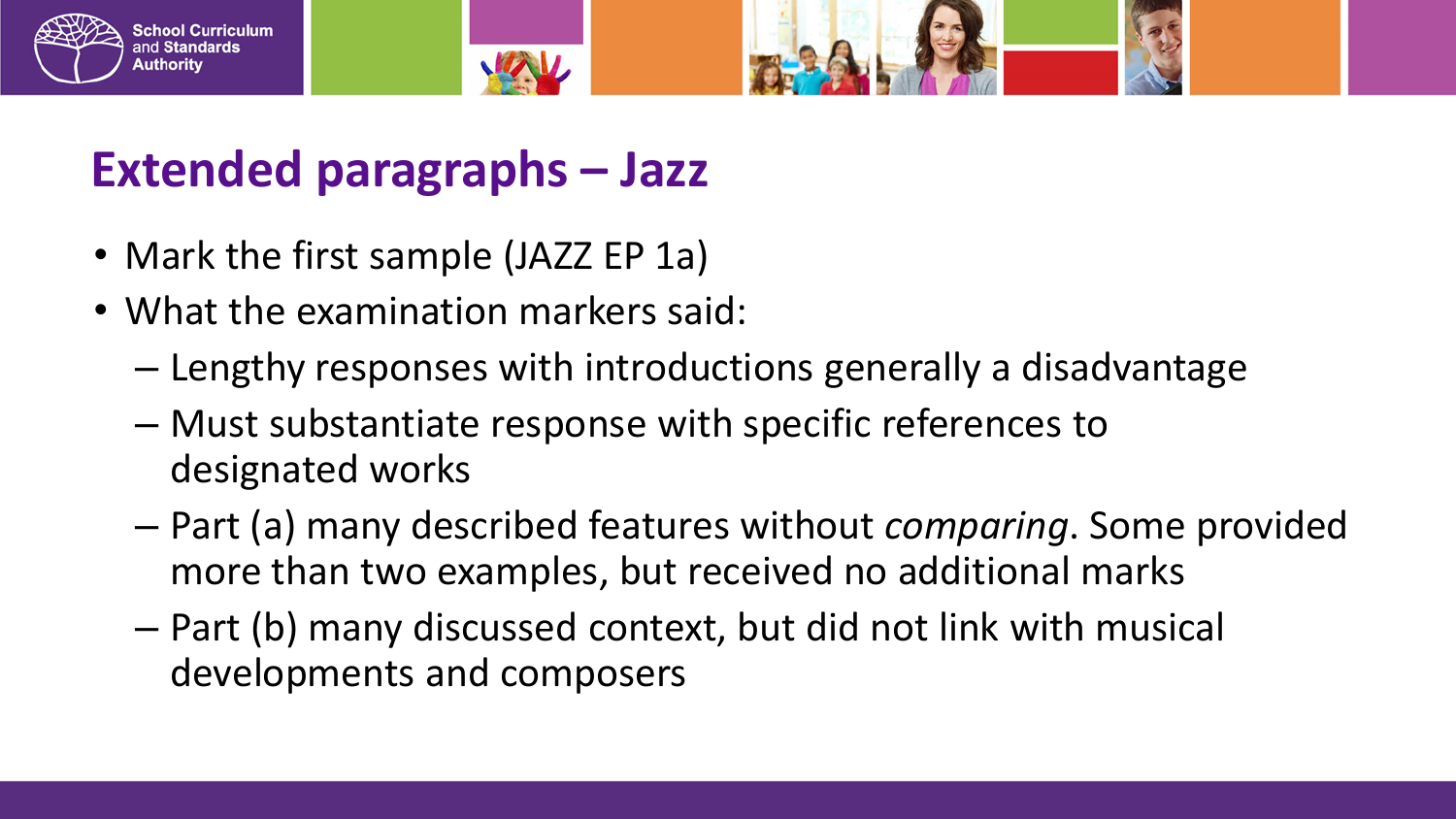



#### **Extended paragraphs – Jazz**

- Mark the other samples (2a and 3a)
	- On your own/partner (2 mins)
	- Volunteer shares marks with the group

**MAN** 

- Mark for this sample:
	- Sample 2:  $8/16$
	- Sample  $3:5/16$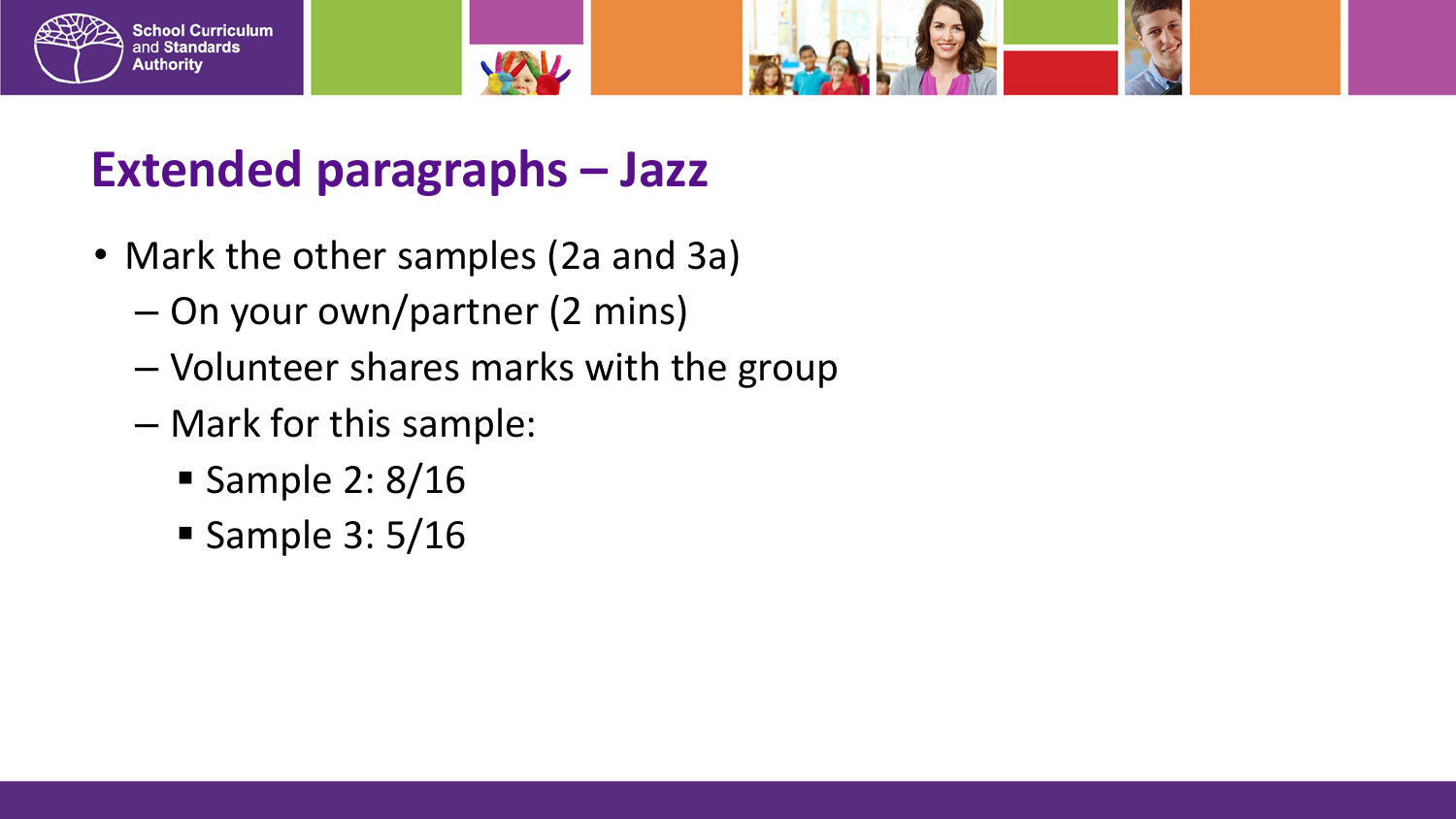

- Extended paragraph responses
	- What do good responses look like?
		- Keep resources short and without any introduction, do not restate the question even in part. This question suits a table or bullet-point response
	- Traps to avoid or common problems
		- Writing a formal essay-style response, even more brief than the *extended response* from the earlier version of the syllabus that could be 2–2.5 pages in length. Discourage the strategic 25% penalty (planning to write on the compulsory genre in Part C) if students discuss it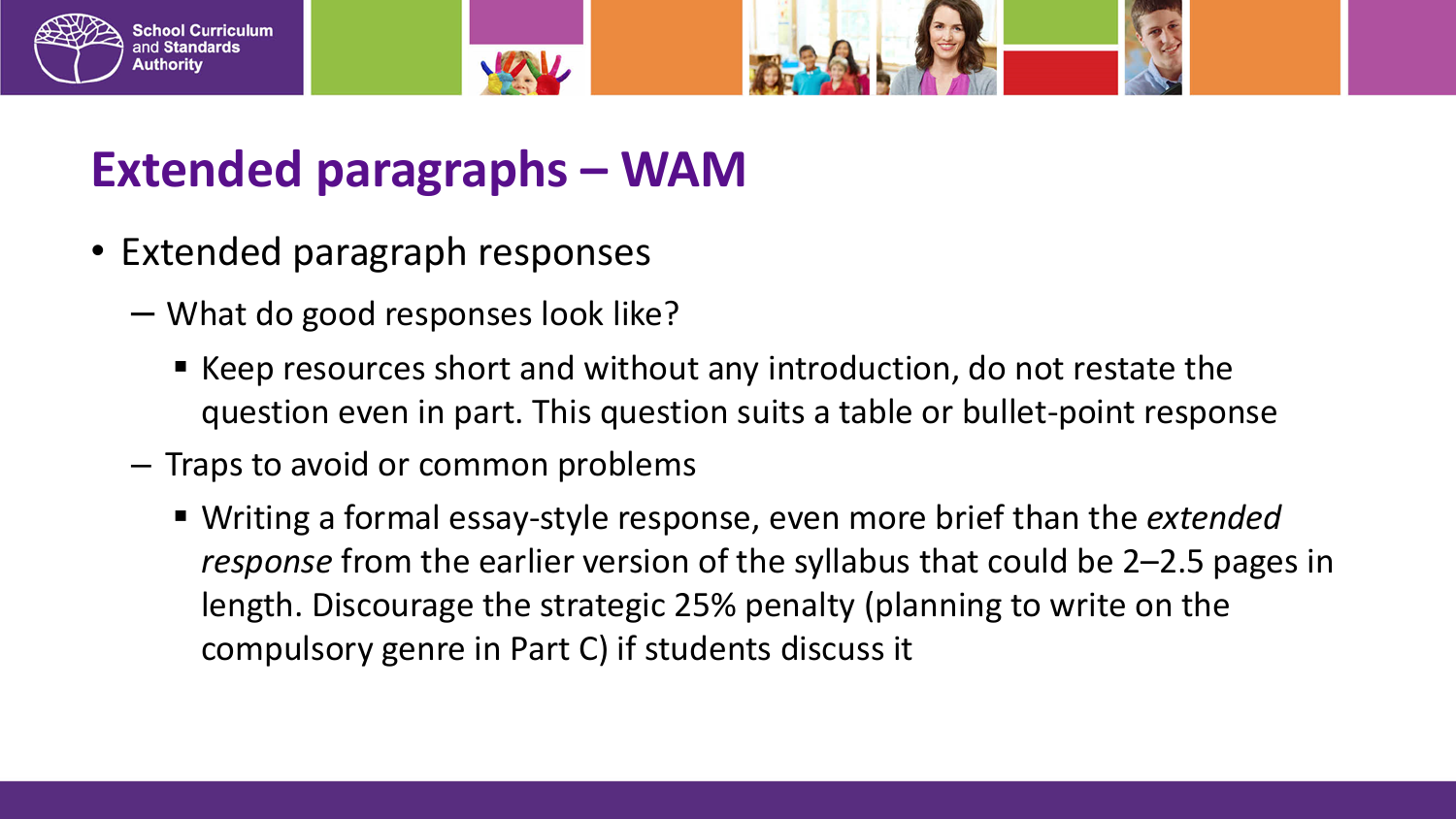

- Extended paragraph responses
	- School tasks would you use exactly the same question or would you modify into a different task?
		- Create a bank of questions (and marking keys) from past examinations. Many of the questions are quite generic, but still avoid using past examination questions verbatim (just the suggestion of disadvantage is enough for it to be a problem)
- This question
	- specific instructions
	- marking key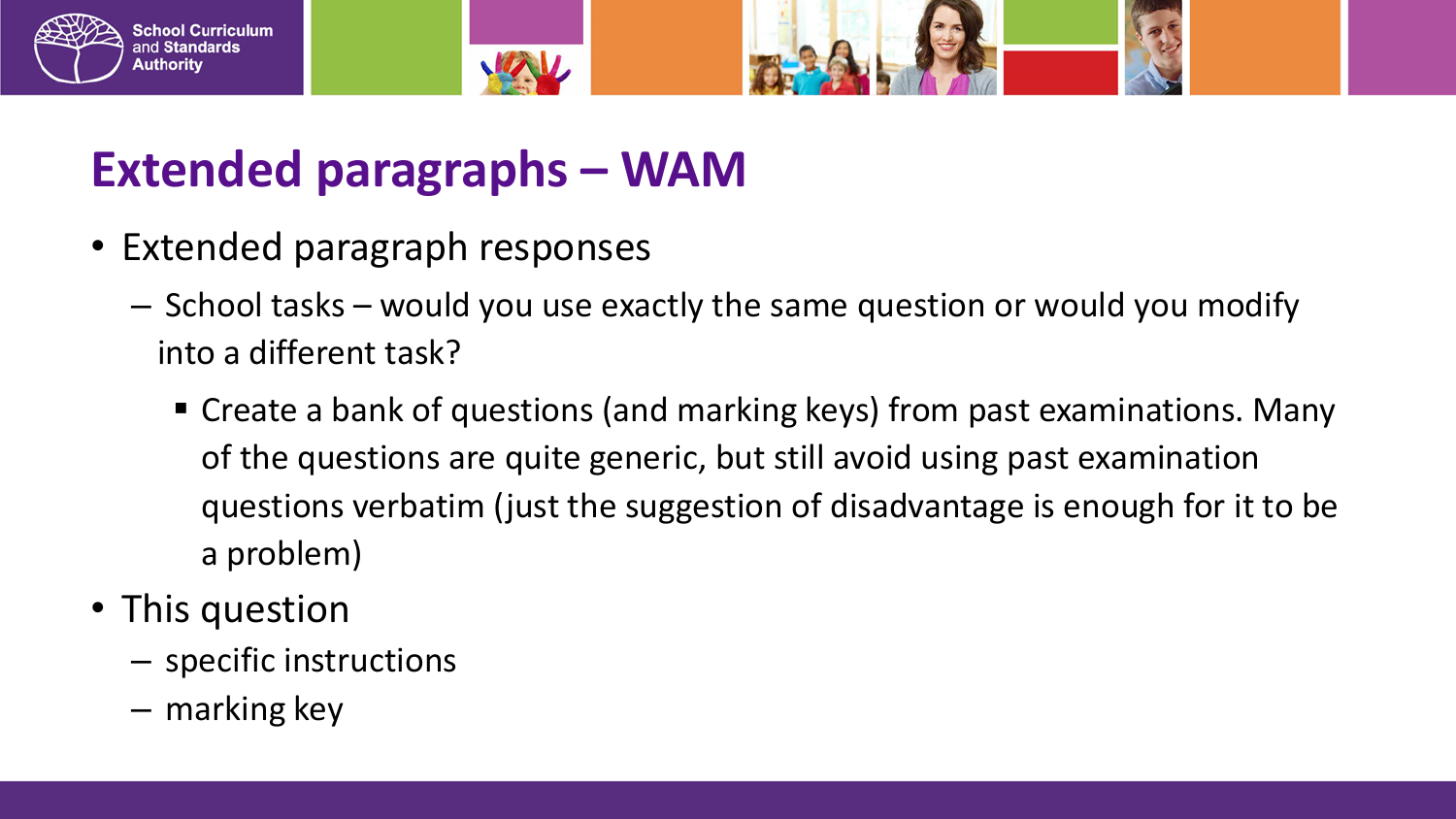

- Mark the **SECOND** sample (WAM EP 1b)
	- By yourself (3 mins)
	- Moderate with a partner (2 mins)
	- Feedback to the group
	- Mark for this sample: 16/16
	- Question mean: 8.81/16
	- What the examination markers said: as per Jazz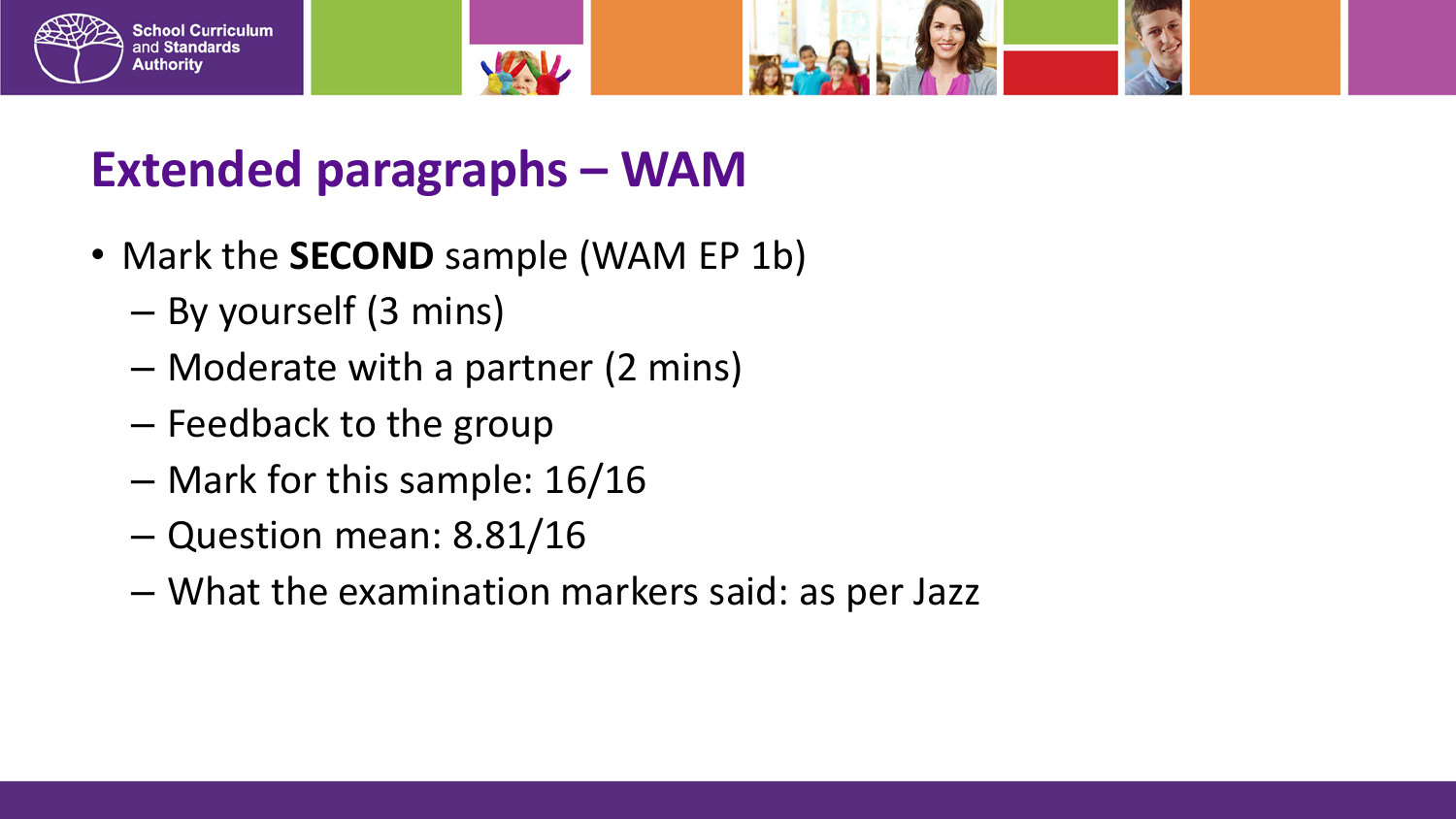



- Mark the other samples (2b and 4b)
	- On your own/partner (2 mins)
	- Volunteer shares marks with the group

**MAN** 

- Mark for this sample:
	- **Sample 2: 11/16**
	- Sample 4:  $7/16$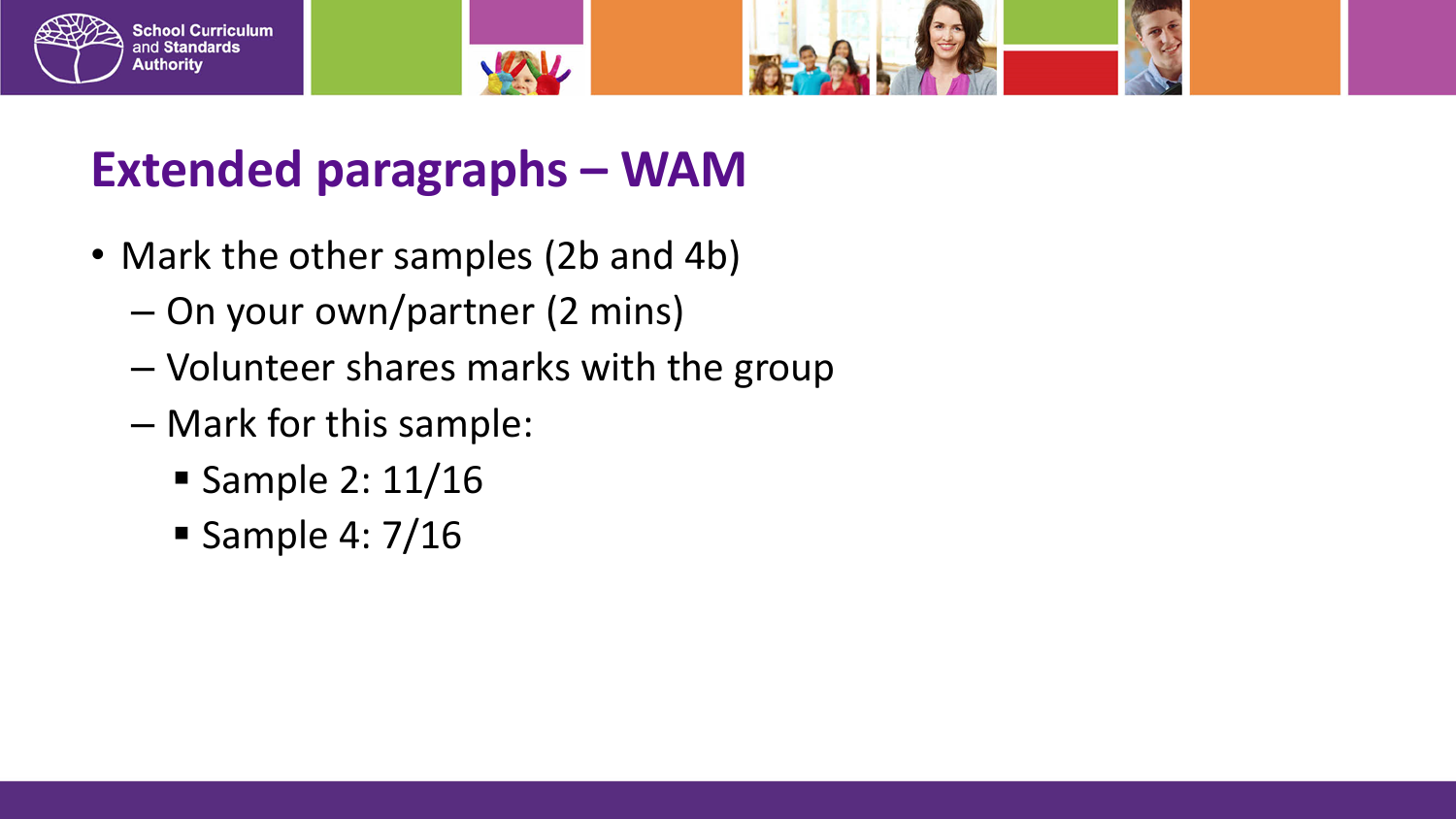

- An interesting case (WAM EP 3a)
	- Mark for this sample: 3/16
		- Note this candidate did not attempt part (b) so they were awarded 3/8 for their attempt of 9(a). Not a bad return for minimal effort: remind your students to attempt all questions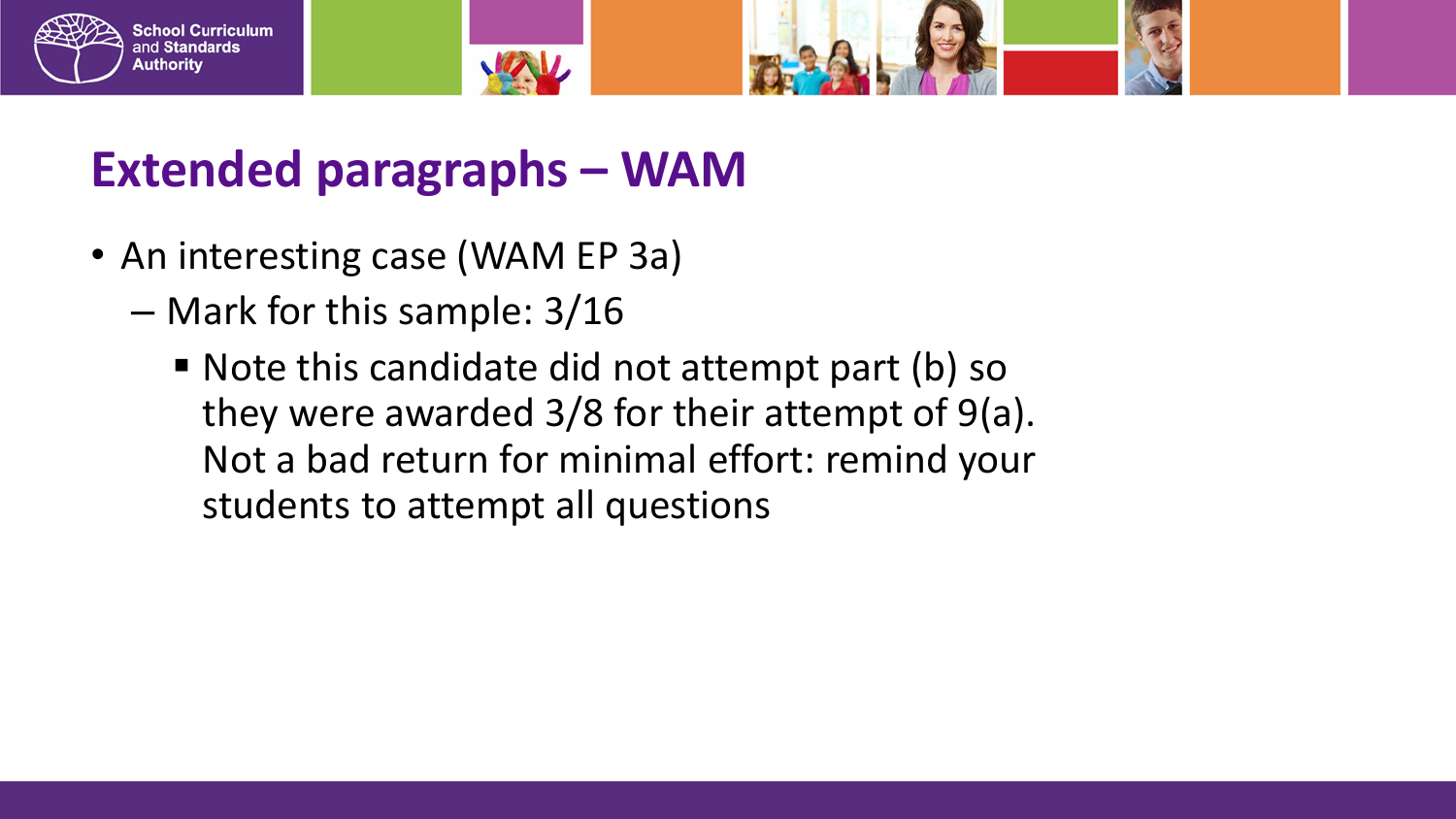



#### **Other discussion points**

- Improving student performance
	- Syllabus and structure
	- Support materials on Extranet: work samples, grade descriptors, past examinations. Coming soon: glossary
	- Are you confident in developing quality assessment tasks?
	- Are you confident in developing quality assessment marking keys?
	- Are you confident in using the grade descriptors?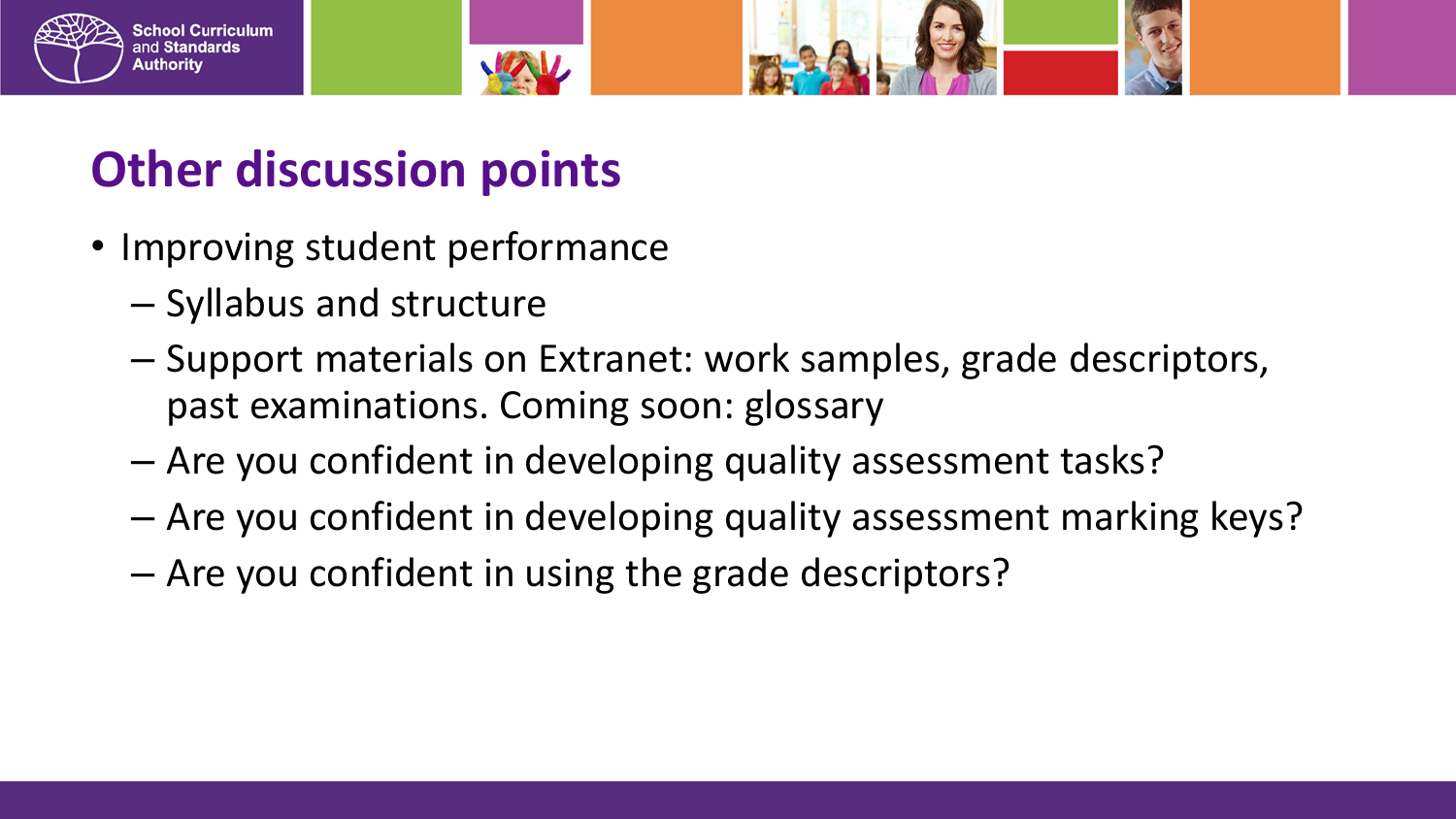



### **Thanks for attending**

- Evaluation form
- Take the samples with you
- Exchange contact details
- See you at Consensus Moderation

WAV